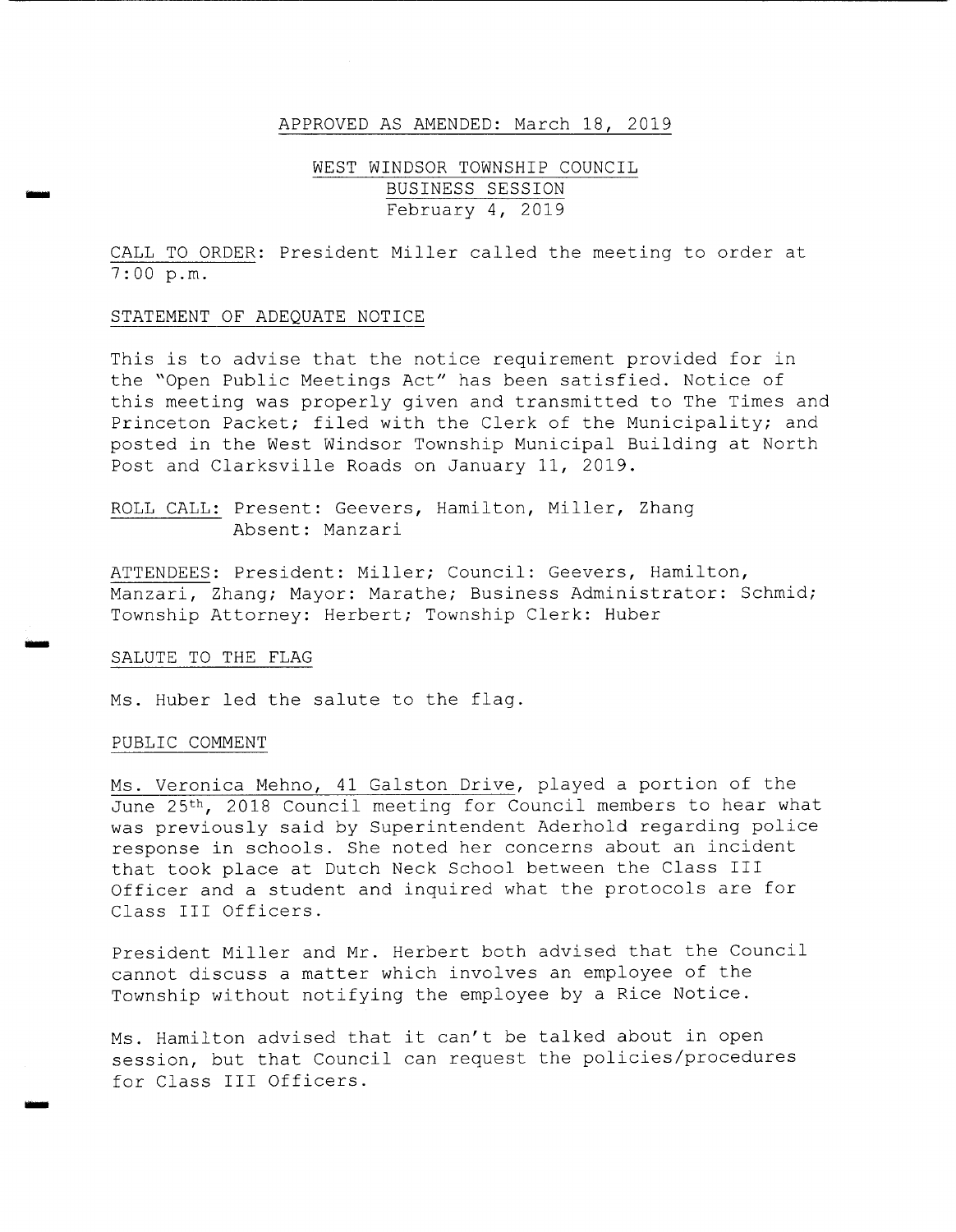Page 2 Business Session February 4, 2019

mai

Mr. Andy Bromberg, <sup>24</sup> Providence Drive, requested that the agreement between the School District and the Township regarding Class III Officers be revisited.

Mr. John Church, 11 Princeton Place, advised that he will be submitting his thoughts on the 2019 budget .

Mr. Mark Pepper, 43 Providence Drive, thanked Ms. Mehno for speaking up on this matter and provided his views on school security measures . He noted he agrees with Mr. Bromberg that the agreement with the School District should be reviewed.

Mr. Lawrence Young, a student at West Windsor-Plainsboro High School South, noted that in his opinion the Class III Officers are not affecting the students in <sup>a</sup> negative way. He suggested that the discussion should be on ways the program could be improved.

#### ADMINISTRATION COMMENTS

Ms. Schmid announced that there is no yard waste pick-up until March.

Mayor Marathe wished belated birthdays to Ms. Miller and Mr. Zhang. He advised that the sequence of events that was discussed earlier regarding an incident at Dutch Neck School was inaccurate. Mayor Marathe announced that the Code Enforcement Division has moved to <sup>a</sup> new software program that will enhance both the inspection and permitting process for residents. He advised that later in the year there will be access from the Township's web-site for residents to apply for, track, and pay for their permits .

#### COUNCIL MEMBER COMMENTS

Mr. Zhang advised that Council members should not have an attitude toward public comments that are made . He noted the public is entitled to express their opinions. Mr. Zhang announced that tomorrow is Chinese New Year and he wished everyone <sup>a</sup> Happy New Years and noted it is the Year of the Pig. He invited everyone to attend <sup>a</sup> Chinese Festival to be held on February 5<sup>th</sup> in Trenton to celebrate the New Year.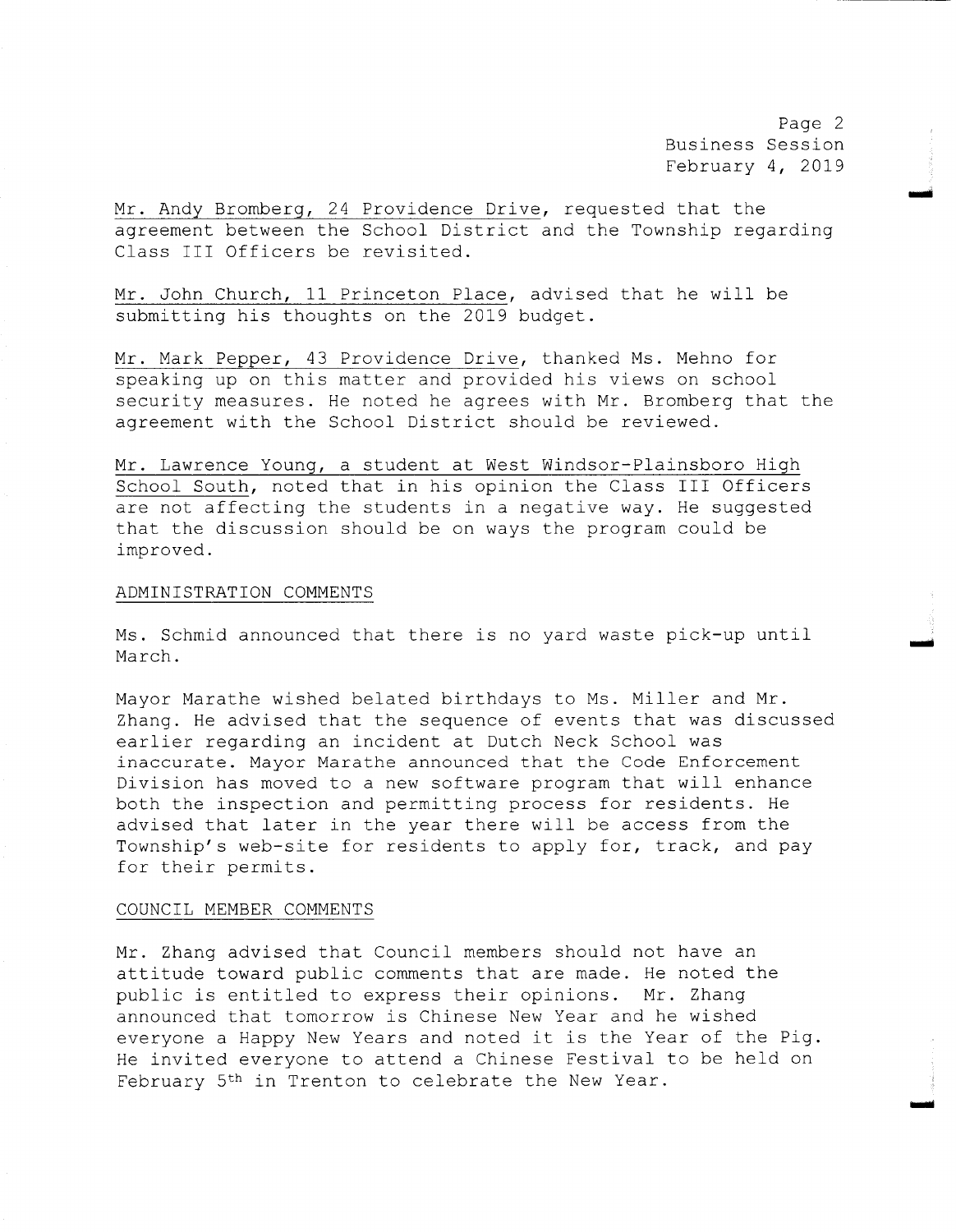Page 3 Business Session February 4, 2019

Ms. Hamilton thanked Ms. Mehno for coming to the podium and raising the issue and noted that residents should be entitled to express their opinions. She requested Administration to review the possibility of <sup>a</sup> trash drop off location for residents who are going away.

Ms . Geevers advised that she will attend the Annual Lunar New Year' <sup>s</sup> Celebration on February 8, 2019 at West Windsor-Plainsboro High School, South. She suggested that residents who have questions regarding school district policies/ procedures should bring them up at the Board meetings. Ms. Geevers encouraged residents to attend both the School District's and the Township's budgets meetings.

#### CHAIR/ CLERK COMMENTS

President Miller advised that residents feel comfortable coming before the Council regarding their issues because we are open and transparent. She thanked everyone who assisted in removing the political signs throughout the Township.

CONSENT AGENDA

#### RESOLUTIONS

OEM

### 2019- R039 Authorizing <sup>a</sup> Refund to Solar City Corporation dba Tesla Energy for Permit Fees

#### MINUTES

January 7, 2019 - Reorganization and Business Session - as amended

January 7, 2019 - Closed Session - as amended

#### BILLS & CLAIMS

Motion to approve consent agenda: Geevers Second: Zhang RCV: aye Geevers aye Hamilton Manzari - absent aye Zhang aye Miller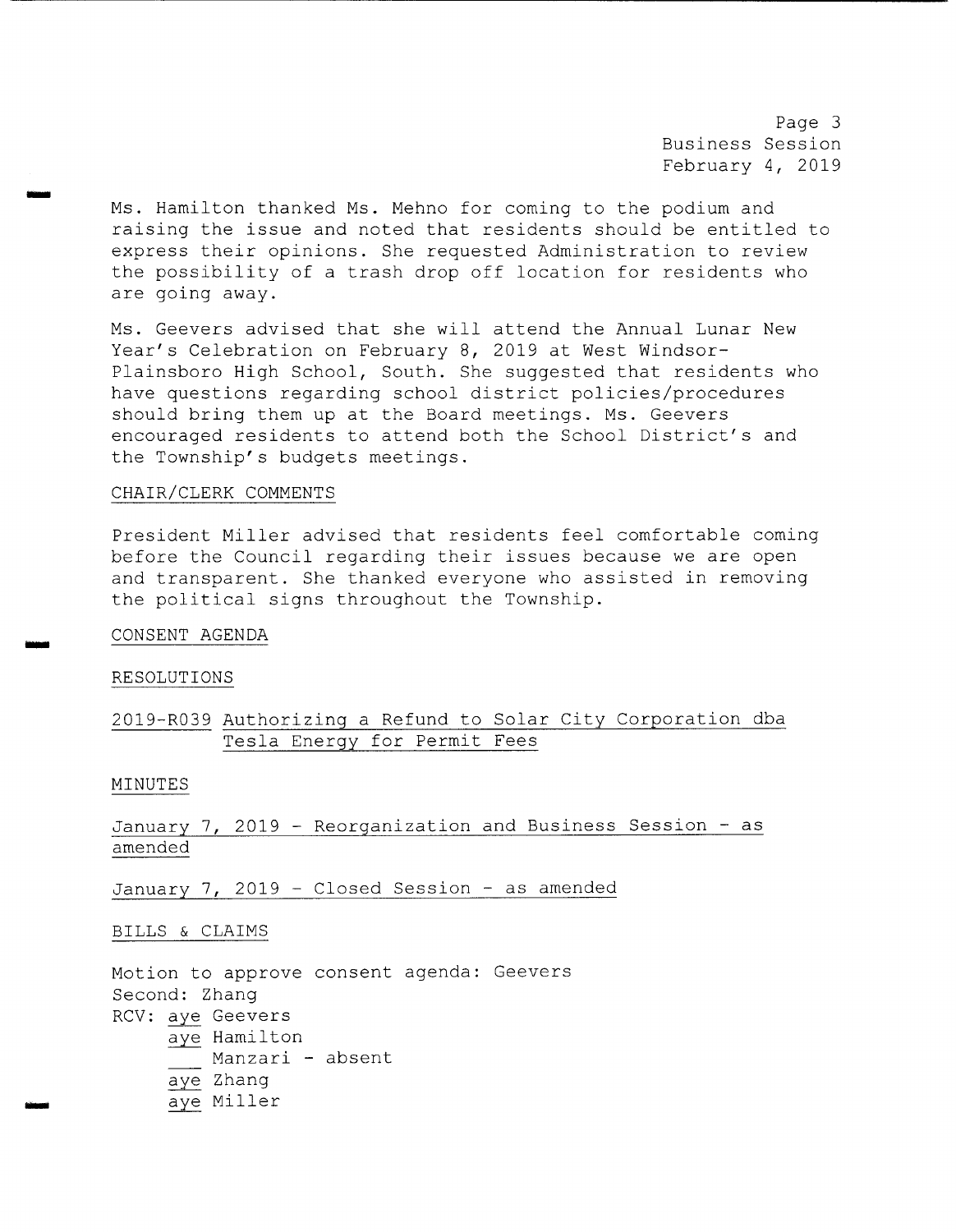Page <sup>4</sup> Business Session February 4, 2019

mai

mod

#### RECOMMENDATIONS FROM ADMINISTRATION AND COUNCIL/CLERK

2019- R040 Authorizing the Transfer of Funds Within the 2018 Municipal Budget for Street Lighting and Legal Costs and Services

Motion to approve: Geevers Second: Zhang RCV: aye Geevers aye Hamilton Manzari - absent aye Zhang aye Miller

- 2019- R041 Authorizing the Mayor and Clerk to Execute the Agreement for Reimbursement to Colonnade Pointe Homeowners Association for <sup>2017</sup> Refuse and Snow Removal
- 2019- R042 Authorizing the Approval of the Governor' s Council on Alcoholism and Drug Abuse Municipal Alliance grant -Local Match is \$2,873.00 which is 50% of Cash Match shown \$5,746.00
- 2019- R043 Authorizing the Mayor and Clerk to Execute <sup>a</sup> Professional Services Contract for the Appointment of Spiezle Architectural Group, Inc. to Provide Architectural Services Associated with the Municipal Court Facility and Public Works Facility - \$10, 100 . 00
- 2019- R045 Authorizing the Mayor and Clerk to Execute <sup>a</sup> Redeveloper's Agreement with Princeton Ascend, LLC.

Motion to approve Resolutions 2019-R041 through 2019-R043, and  $2019 - R045:$ 

Geevers

Second: Zhang

RCV: aye Geevers aye Hamilton Manzari - absent aye Zhang aye Miller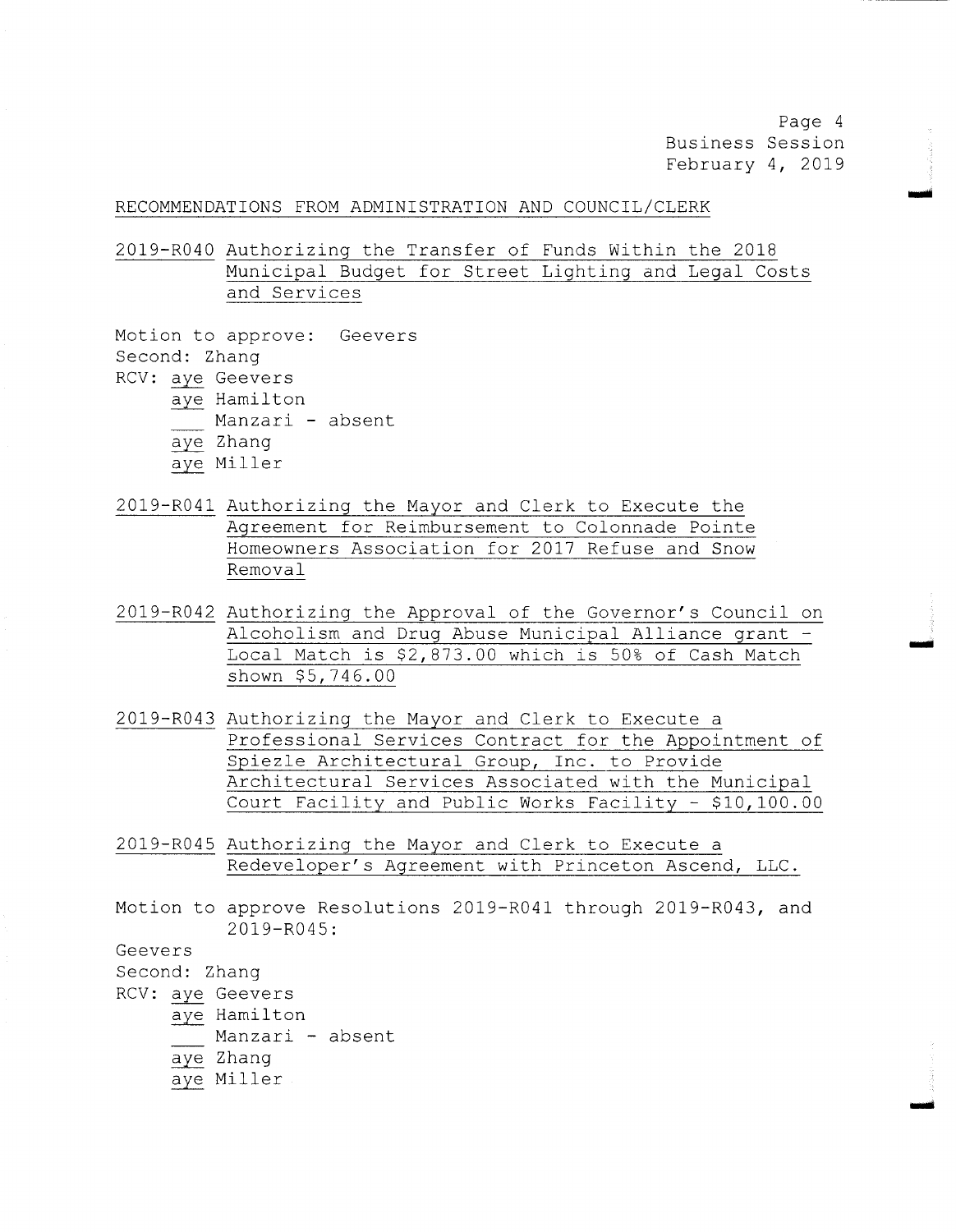Page 5 Business Session February 4, 2019

2019- R044 Authorizing the Business Administrator to Execute Contract Amendment No. <sup>3</sup> with Spiezle Architectural Group, Inc. for Supplement Work for the Project Known as Municipal Building Roof Replacement and Princeton Junction Volunteer Fire Company Roof Replace Projects  $-$  \$10,800.00

Ms . Geevers noted her displeasure on not being made aware of the increase for this contract prior to this action.

Mayor Marathe provided <sup>a</sup> brief overview on the matter and noted that due to delays in getting materials to finish the projects as well as weather delays additional supervision was needed.

Mr. Herbert noted that it is more cost effective to not demobilize the contractor but to have them stay on the job.

Ms . Hamilton requested that going forward that the Administration make Council aware of these matters sooner .

Motion to approve: Geevers Second: Zhang RCV: aye Geevers aye Hamilton Manzari - absent aye Zhang aye Miller

mom

<u>rm</u>

INTRODUCTION OF ORDINANCES

2019-01 AN ORDINANCE TO AMEND AND SUPPLEMENT CHAPTER 140 SMOKING AND THE USE OF TOBACCO PRODUCTS BANNED ADDING ARTICLE III SALES OF ELECTRONIC SMOKING DEVICES AND AMENDING CHAPTER 82 FEES, SECTION 12 HEALTH OF THE CODE OF WEST WINDSOR TOWNSHIP

President Miller advised that the recommended changes made during the Board of Health meeting earlier tonight have been incorporated into the document. They include amending the last "Whereas" and changing the word "shall" to "may" under section 140-9 Purpose.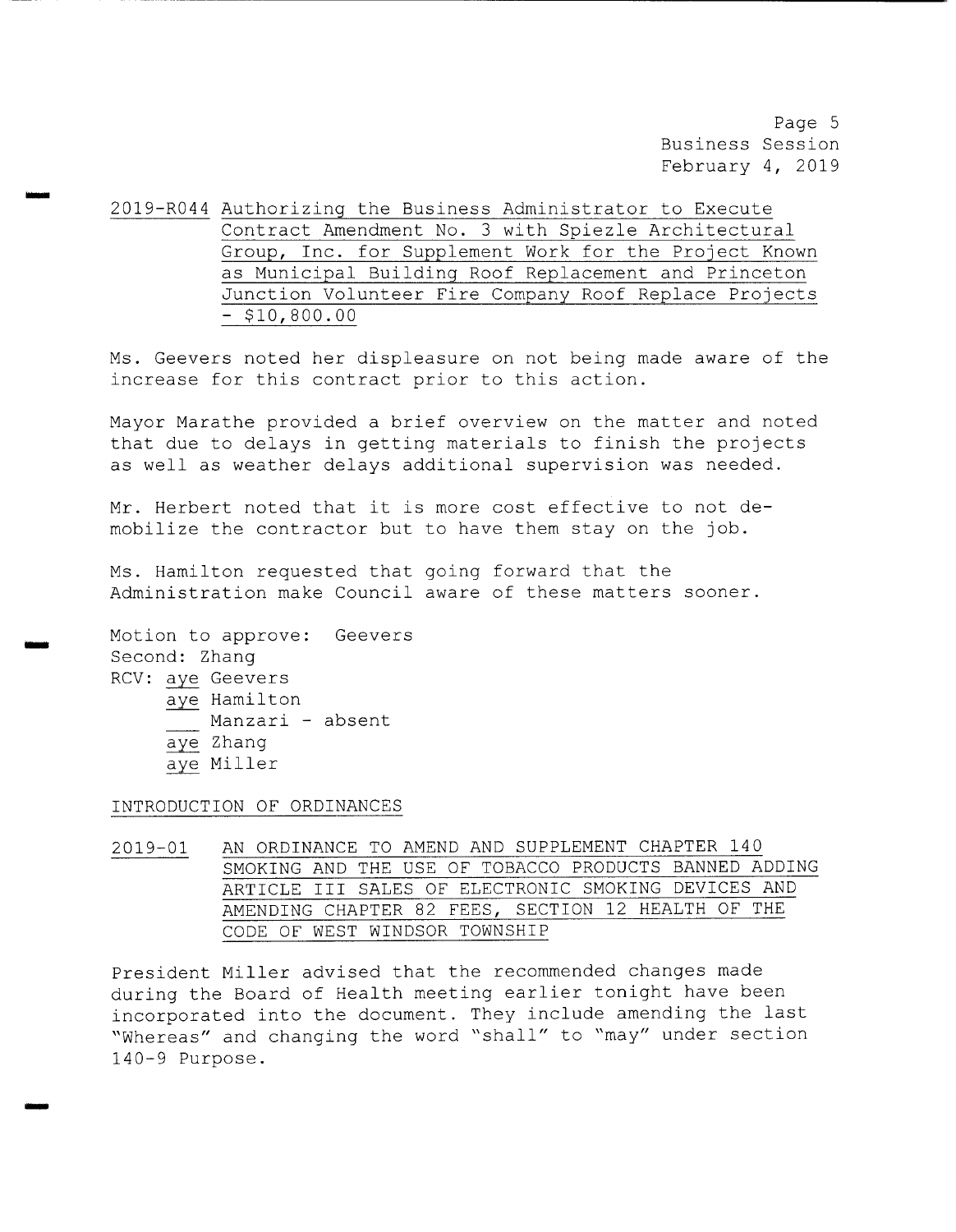Page 6 Business Session February 4, 2019

mai

mei

Motion to introduce as amended: Geevers Second: Zhang RCV: aye Geevers aye Hamilton Manzari - absent aye Zhang aye Miller

Ms. Huber announced that the public hearing will be at the February 19, 2019 Council meeting.

#### ADDITIONAL PUBLIC COMMENT

Mr. Andy Bromberg, <sup>24</sup> Providence Drive, requested that the Mayor and Council continue to work on smart growth for the Township.

Ms. Veronica Mehno, 41 Galston Drive, thanked Ms. Hamilton for her kind words and noted her appreciation of Council for allowing residents to speak. She requested that Council address the protocol matter for Class III Officers with the appropriate parties .

Mr. Mark Pepper, <sup>43</sup> Providence Drive, voiced his opinion on the Class III matter.

#### COUNCIL REPORTS/ DISCUSSION TOPICS/ NEW BUSINESS

Ms. Geevers advised that at the January 23rd Planning Board meeting they reviewed the Ellsworth Realty Association site plan for the addition of two buildings. She noted they have a 20% affordable housing set aside and will be installing <sup>a</sup> conduit for <sup>a</sup> future electric car charging station.

Mr. Zhang advised that he had been unable to attend the School Board meeting, but that the meeting included an update on the library and media center proposals .

President Miller noted that <sup>a</sup> bank site was approved at the Ellsworth Center. She advised she attended the New Jersey American Planning Association Conference and went to presentations on affordable housing and cannabis .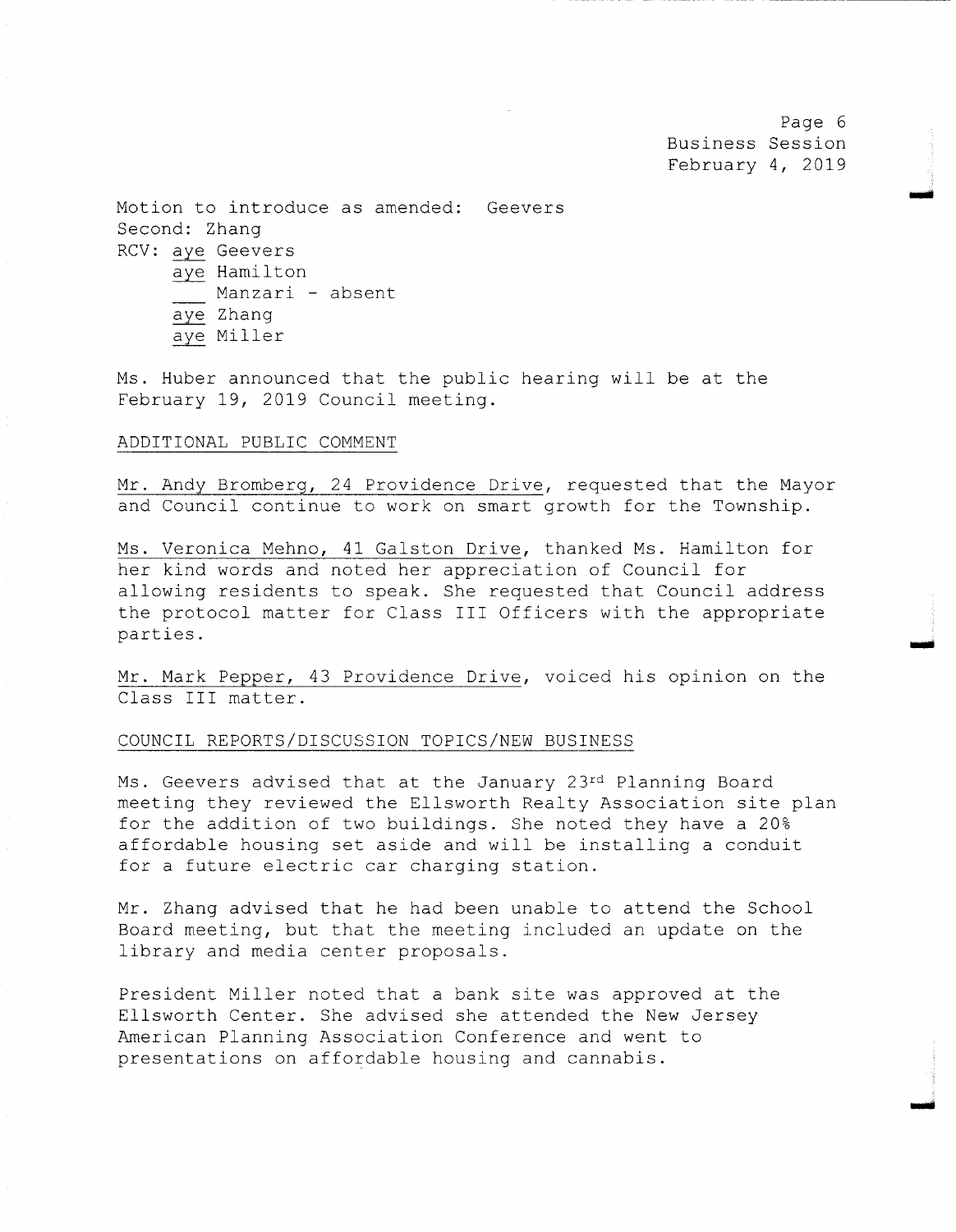Page <sup>7</sup> Business Session February 4, 2019

ADJOURNMENT

Motion to adjourn: Geevers Second: Zhang VV: All approved (Manzari - absent)

The meeting was adjourned at 8:30 p.m.

Gay M. Huber<br>Township Clerk Council President West Windsor Township

orrr

rrrr

Township Clerk Council President<br>
West Windsor Township Council President<br>
West Windsor Township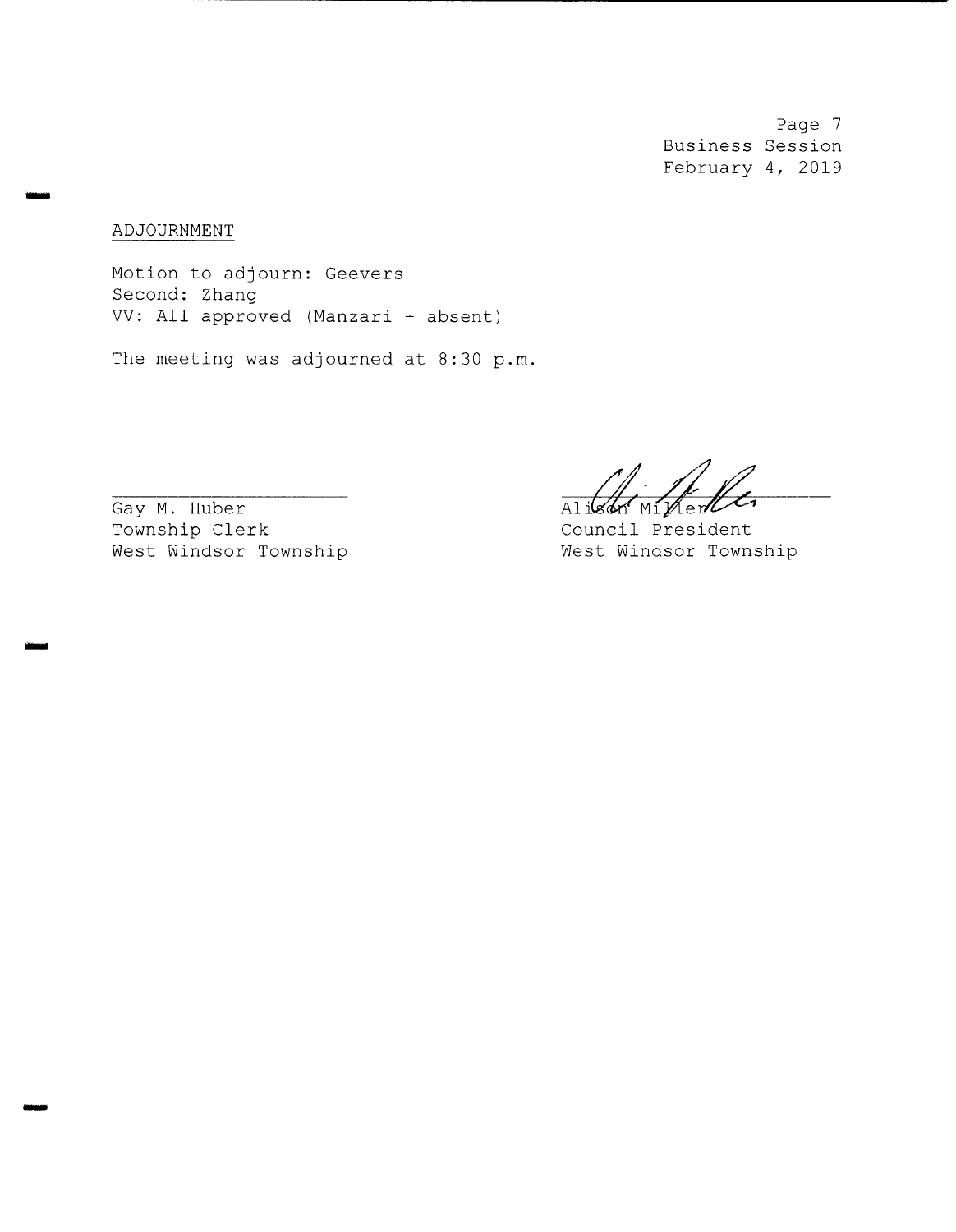tan (

wr

rurli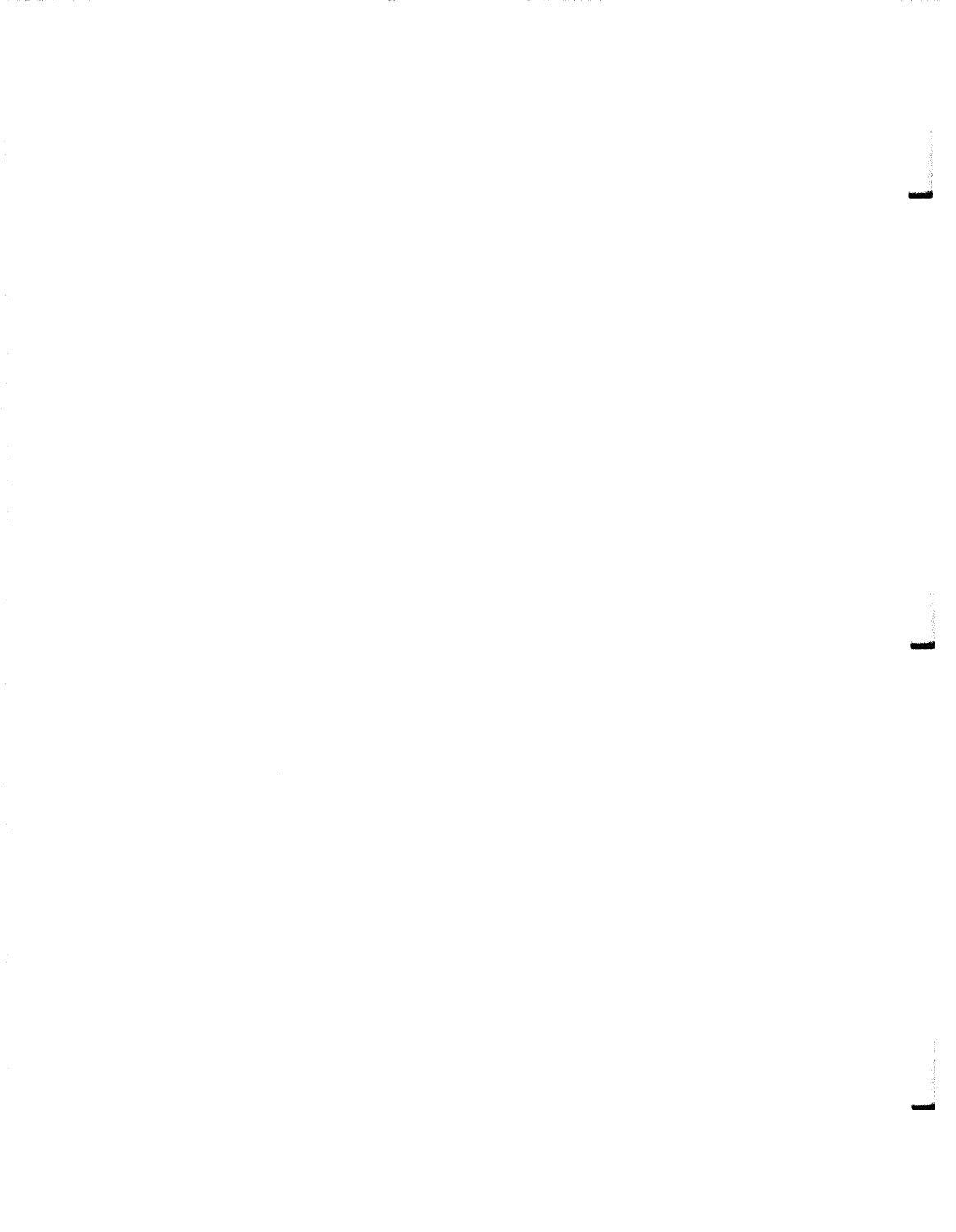Meeting Date: 02/04/2019 For bills from 01/22/2019 to 02/03/2019

| Check# | Vendor    |                                    | <b>Description</b>                                                            |                                                                                         |          | Account PO Payment Check Total |          |
|--------|-----------|------------------------------------|-------------------------------------------------------------------------------|-----------------------------------------------------------------------------------------|----------|--------------------------------|----------|
|        |           |                                    | 10556270A (2018) UTILITY EXPENSES - TELEPHONE                                 | 70040 2512 - A T & T MOBILITY PO 50121 2018 BLANKET - CELLULAR PHONE SEVIC              | 534.75   | 534.75                         | 534.75   |
|        |           |                                    | 10556270A (2018) UTILITY EXPENSES - TELEPHONE                                 | 70041 845 - ACC BUSINESS PO 50123 2018 BLANKET - LONG DISTANCE TELEPH                   | 233.81   | 233.81<br>233.81               |          |
|        |           | 10518357 POLICE - UNIFORMS         |                                                                               | 70042 4063 - ALISON POLLINI PO 51998 2019 ALLOWANCE - BOOT REIMBURSEMENT                | 130.00   | 130.00<br>130.00               |          |
|        |           |                                    | 10556215 UTILITY EXPENSES - ELECTRIC/NATURAL GAS                              | 70043 3257 - AMERIGAS PROPANE LP PO 52017 2019 BLANKET - FUEL USED TO HEAT TH           | 763.15   | 763.15<br>763.15               |          |
|        |           |                                    | 10556270A (2018) UTILITY EXPENSES - TELEPHONE                                 | 70044 4405 - ANTHONY CHREPTA PO 50079 2018 BLANKET - QUARTERLY REIMBURSEM 180.00        | 180.00   | 180.00                         |          |
|        |           |                                    | 10504233A $(2018)$ ADM - OFFICE FURN/EQUIP MAINT                              | 70045 2606 - ATLANTIC TOMORROWS OFFICE PO 50122 2018 BLANKET - QUARTERLY COST PER C     | 1,644.84 | 1,644.84                       | 1,644.84 |
|        |           | 70046 570 - BARRY HIBBS            | 10551299A (2018) GROUP INSURANCE - MISC SERVICES                              | 2018 REIMBURSE - RETIRED POLICE MED                                                     | 3,216.00 | 3,216.00                       | 3,216.00 |
|        |           | $10553273$ BLDG & GROUNDS - TRAVEL |                                                                               | 70047 1310 - BRIAN ARONSON PO 52031 2019 BLANKET - MILEAGE REIMBURSEMEN                 | 225.00   | 225.00<br>225.00               |          |
|        |           | 70048 2739 - BRUCE WAUTERS         | 10551299A (2018) GROUP INSURANCE - MISC SERVICES                              | 2018 REIMBURSE - RETIRED POLICE MED<br>3,084.00<br>3,084.00<br>3,084.00                 |          |                                |          |
|        |           |                                    | 10521248A (2018) BOARD OF HEALTH - PUBLIC HEALTH S                            | 70049 642 - BSN SPORTS, INC 2008 2009 201874 DUAL DENSITY WORK OUT MAT - PER QUO        | 924.75   | 924.75<br>924.75               |          |
|        |           |                                    | 10542354A (2018) SEWER SYSTEM - TECH/SPECIAL SUPP.                            | 70050 3372 - CHEMUNG SUPPLY CORP. PO 51800 PLOW ACCESSORIES - RUBBER CUTTING E 3,519.80 |          | 3,519.80 3,519.80              |          |
|        |           |                                    | 70051 1964 - CHERYL WNER<br>10521226 BOARD OF HEALTH - LICENSE/CERTIFICATIONS | PO 51962 REIMBURSEMENT FOR 2019 REHS LICENSE                                            | 50.00    | 50.00                          | 50.00    |
|        |           |                                    | 10556270A (2018) UTILITY EXPENSES - TELEPHONE                                 | 70052 5484 - CHRISTOPHER ORAVSKY FO 50070 2018 BLANKET - QUARTERLY REIMBURSEM           | 90.00    | 90.00                          | 90.00    |
|        |           |                                    | 10556270A (2018) UTILITY EXPENSES - TELEPHONE                                 | 70053 1254 - CHRISTOPHER VAN NESS PO 50597 2018 BLANKET - QUARTERLY REIMBURSEM          | 90.00    | 90.00                          | 90.00    |
|        | 10504274A |                                    | (2018) ADM - TUITION                                                          | 70054 1254 - CHRISTOPHER VAN NESS PO 51914 2018 REMAINING EDUCATION REIMBURSEM          | 1,432.31 | 1,432.31                       | 1,432.31 |
|        |           | 70055 2267 - CHSC, INC.            | 10518233 POLICE - OFFICE FURN/EQUIP MAINT                                     | PO 52076 2019 BLANKET - NETWORK SUPPORT CUST                                            | 2,100.00 | 2,100.00                       | 2,100.00 |
| 70056  | 10650210A |                                    | (2018) COURT - CONSULTANT FEES                                                | 5492 - CORPORATE TRANSLATION SERVICES, INC PO 50229 2018 BLANKET - OVER THE PHONE INTER | 12.40    | 12.40                          | 12.40    |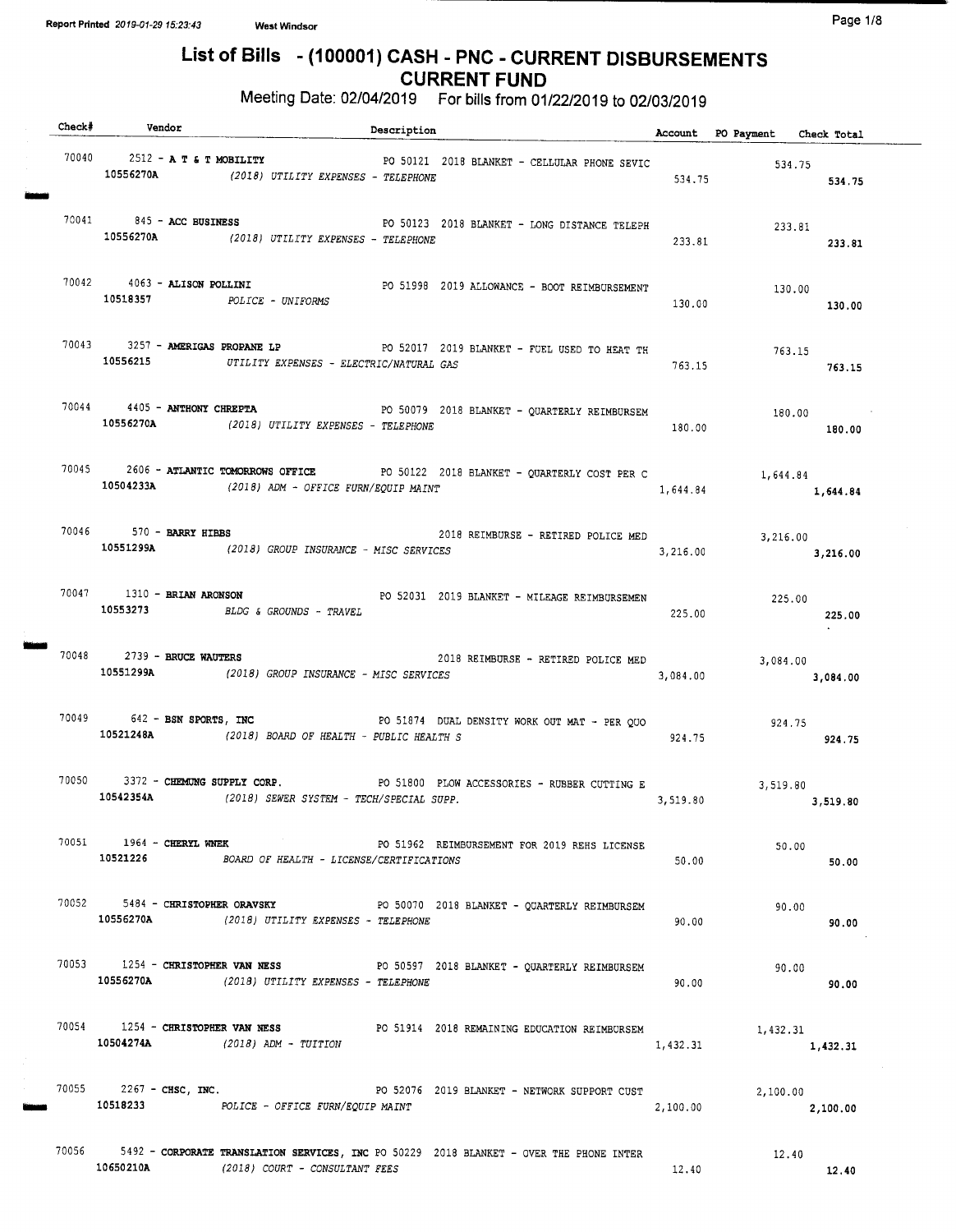Meeting Date: 02/04/2019 For bills from 01/22/2019 to 02/03/2019

| Check# | Vendor                                             | Description                                                                                                                                    |                                              |              | Account PO Payment Check Total |                             |  |
|--------|----------------------------------------------------|------------------------------------------------------------------------------------------------------------------------------------------------|----------------------------------------------|--------------|--------------------------------|-----------------------------|--|
|        | 70057 560 - COUNTY OF MERCER                       | 101410 COUNTY TAXES PAYABLE                                                                                                                    | 1ST QTR COUNTY TAXES                         | 9,966,561.26 | 9,966,561.26                   | 9,966,561.26                |  |
|        |                                                    | 70058 561 - COUNTY OF MERCER, TRUST THE RESERCT OF SPACE TAXES<br>101430 COUNTY OPEN SPACE TAXES PAYABLE                                       |                                              | 420, 402.39  | 420,402.39                     | 420,402.39                  |  |
|        | 70059 1483 - DAN DOBROMILSKY                       | 10530209 ENGINEERING - CONF. & SEMINARS                                                                                                        | PO 51983 REIMBURSEMENT FOR REGISTRAION FOR 3 | 693.86       | 693.86                         | 693.86                      |  |
|        | 70060 1941 - DANNY MOHR                            | 10504209 ADM - CONF. & SEMINARS                                                                                                                | PO 51951 REIMBURSEMENT OF REGISTRATION TO PR | 977.00       | 977.00                         | 977.00                      |  |
|        |                                                    | 70061 5819 - DASTI, MURPHY & MCGUCKIN, P.C. PO 51908 SUBSTITUTE MUNICIPAL PROSECUTOR SES<br>10547210A (2018) MUNICIPAL PROSECUTOR - CONSULTANT |                                              | 849.00       | 849.00                         | 849.00                      |  |
|        | 70062 1573 - DAVID JELINSKI<br>10556270A           | (2018) UTILITY EXPENSES - TELEPHONE                                                                                                            | PO 50596 2018 BLANKET - QUARTERLY REIMBURSEM | 180.00       | 180.00                         | <b>Contractor</b><br>180.00 |  |
|        |                                                    | 70063 1573 - DAVID JELINSKI PO 51917 2018 CLOTHING REIMBURSEMENT<br>10518357A (2018) POLICE - UNIFORMS                                         |                                              | 1,000.00     | 1,000.00                       | 1,000.00                    |  |
|        |                                                    | 70064 5801 - DIANE MERCURIO, ESQ. PO 52008 SUBSTITUTE PROSECUTOR - 1/16/19 12:<br>10547210 MUNICIPAL PROSECUTOR - CONSULTANT FEES              |                                              | 250.00       |                                | 250.00<br>250.00            |  |
|        | 70065 5792 - DIESEL EMISSIONS SERVICE<br>10540266A | PO 51730 SHOP SUPPLIES<br>(2018) PUBLIC WORKS - TECH/SPEC EQUIP MA                                                                             |                                              | 108.30       | 108.30                         | 108.30                      |  |
|        |                                                    | 70066 422 - DISTEFANO PLUMBING INC. 80 PO 51903 SERVICE CALLS @ MUNICIPAL BUILDING<br>10553204A $(2018)$ BLDG & GROUNDS - BLDG REPAIR & MA     |                                              | 416.69       | 416.69                         | <b>Contractor</b><br>416.69 |  |
|        | 70067 1820 - DONNA FUCETOLA                        | 10524231 SENIOR CITIZEN - MEALS                                                                                                                | PO 51990 REIMBURSEMENT FOR SENIOR CAFE SUPPL | 93.62        | 93.62                          | 93.62                       |  |
|        | 70068 2953 - ENVIROSIGHT                           | 10542354A (2018) SEWER SYSTEM - TECH/SPECIAL SUPP.                                                                                             | PO 51798 PIPE LOCATOR & TRANSMITTER - PER QU | 3,289.60     | 3,289.60                       | 3,289.60                    |  |
|        |                                                    | 10518357A (2018) POLICE - UNIFORMS                                                                                                             |                                              | 124.99       |                                | 124.99<br>124.99            |  |
|        | 70070 4074 - ERIC WOODROW                          | PO 51911 REMAINING 2018 CLOTHING ALLOWANCE -<br>10518357A (2018) POLICE - UNIFORMS                                                             |                                              | 96.10        | 96.10                          | 96.10                       |  |
|        | 70071 531 - FLORENCE SAKIEY                        | 10551280A (2018) GROUP INSURANCE - VISION CARE                                                                                                 | 2018 REIMBURSE FOR EYE EXAM AND/OR           | 450.00       | 450.00                         | <b>Contractor</b><br>450.00 |  |
|        |                                                    | 10542266A (2018) SEWER SYSTEM - TECH/SPEC EQUIP MA                                                                                             |                                              | 28.46        | 28.46                          | 28.46                       |  |
|        |                                                    | 70073 3493 - FRENKEL & COMPANY <b>PO 51277 BLANKET AS PER RESOLUTION 2018-R198</b> 2,500.00                                                    |                                              |              |                                |                             |  |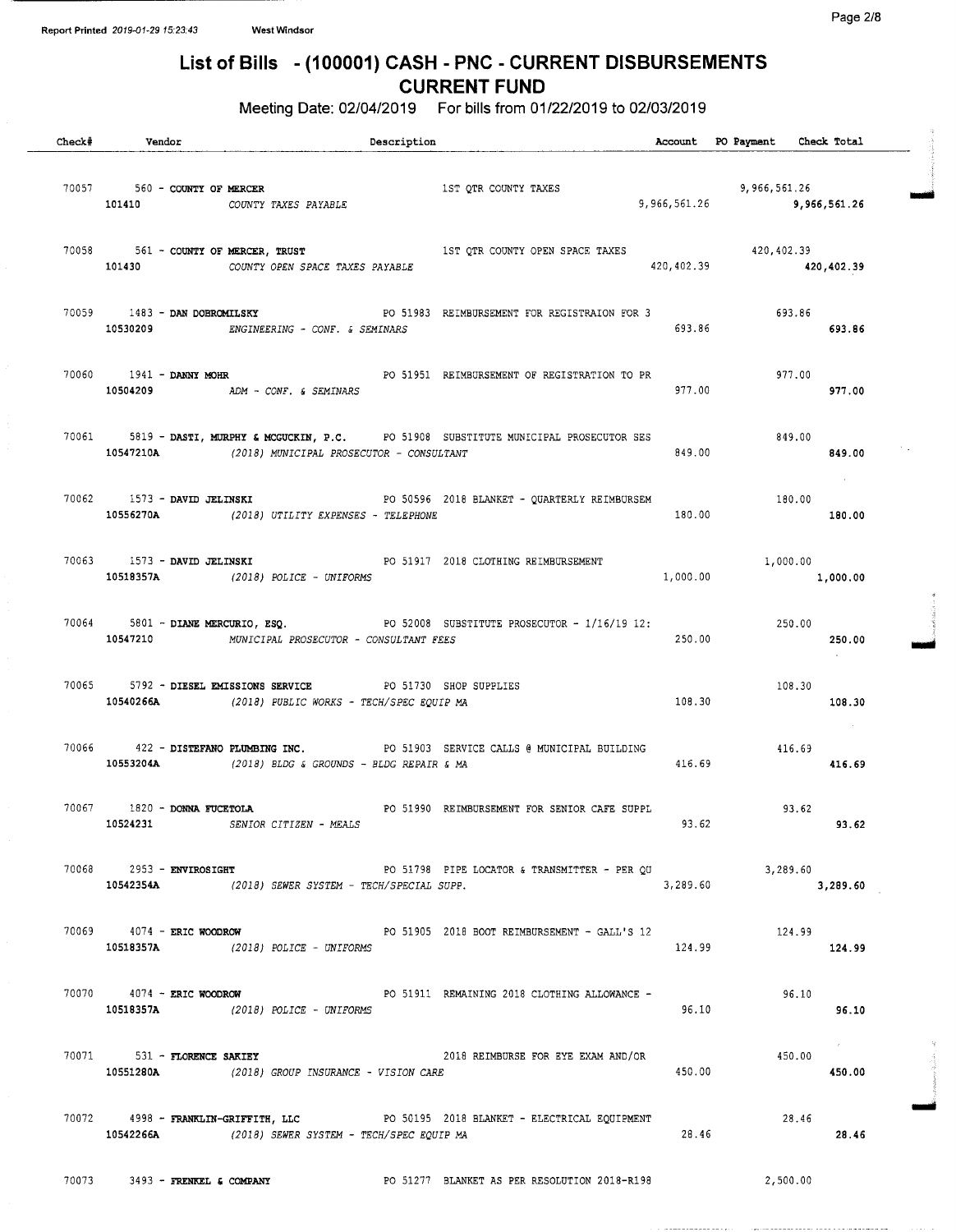Meeting Date: 02/04/2019 For bills from 01/22/2019 to 02/03/2019

|  | Check# Vendor                              | Description                                                                                              | Account PO Payment Check Total                                                       |            |                                  |       |
|--|--------------------------------------------|----------------------------------------------------------------------------------------------------------|--------------------------------------------------------------------------------------|------------|----------------------------------|-------|
|  |                                            | 10551299A     (2018) GROUP INSURANCE - MISC SERVICES                                                     |                                                                                      |            | 2,500.00<br>2,500.00             |       |
|  |                                            | 10518357A $(2018)$ POLICE - UNIFORMS                                                                     | 70074 5808 - GALLS PARENT HOLDINGS, LLC PO 51849 MEN'S BATES LITES BUCKLE CHUKKA FOR | 198.94     | 198.94<br>198.94                 |       |
|  | 10504214 ADM - DUES                        |                                                                                                          | 70075 1001 - GPANJ INC. THE RESERVED OF SECTION 2019 ANNUAL GPANJ MEMBERSHIP DUES -  | 100.00     | 100.00<br>100.00                 |       |
|  |                                            | 10618599 POLICE (ILSA) - MC FIREARMS RANGE                                                               | 70076 5765 - GREENHOUSE GRAPHICS TO PO 51969 CORNERSTONE POLO SHIRTS W/EMBROIDER     | 272.00     | 272.00<br>272.00                 |       |
|  |                                            | 10618599 POLICE (ILSA) - MC FIREARMS RANGE                                                               | 70077 5765 - GREENHOUSE GRAPHICS FOR STREET PO STREET ROOT SOFT SHELL JACKET FOR CL  | 480.00     | 480.00<br>480.00                 |       |
|  |                                            | 10618599 POLICE (ILSA) - MC FIREARMS RANGE                                                               | 70078 5765 - GREENHOUSE GRAPHICS TO PO 51989 CORNERSTONE POLO SHIRTS W/EMBROIDER     | 256.00     | 256.00<br>256.00                 |       |
|  | 70079 4851 - HAMILTON CAR WASH             | 10542278A (2018) SEWER SYSTEM - VEHICLE REPAIR                                                           | PO 50200 2018 BLANKET - TRUCK WASH FOR PICK                                          | 7.00       | 7.00<br>7.00                     |       |
|  |                                            | 10521248A (2018) BOARD OF HEALTH - PUBLIC HEALTH S                                                       | 70080  4668 - HIGHTSTOWN APOLLO LODGE  PO 49887  2018 BLANKET AS PER RESOLUTION #201 | 500.00     | 500.00<br>500.00                 |       |
|  |                                            | 10551299 GROUP INSURANCE - MISC SERVICES                                                                 | 70081 136 - HORIZON BLUE CROSS 60 2019 BLANKET - GROUP # 00-03-06-31- 139,853.08     | 139,853.08 | 139,853.08                       |       |
|  | 70082 136 - HORIZON BLUE CROSS             | 10551299 GROUP INSURANCE - MISC SERVICES                                                                 | PO 51935 2019 BLANKET - GROUP # 04-30-89289                                          | 13,903.73  | 13,903.73<br>13,903.73           |       |
|  |                                            | 10551299 GROUP INSURANCE - MISC SERVICES                                                                 | 70083 136 - HORIZON BLUE CROSS 60 2019 BLANKET - GROUP # 02-09-89289                 |            | 43,012.38<br>43,012.38 43,012.38 |       |
|  | 70084 136 - HORIZON BLUE CROSS<br>10551299 | GROUP INSURANCE - MISC SERVICES                                                                          | PO 51937 2019 BLANKET - GROUP # 50-89289 - A 164,220.46                              | 164,220.46 | 164,220.46                       |       |
|  | 10551299                                   | GROUP INSURANCE - MISC SERVICES                                                                          | 70085 136 - HORIZON BLUE CROSS 60 1369 PO 51939 2019 BLANKET - GROUP # 10-11-20-21-  |            | 497,043.43 497,043.43            |       |
|  | 10540266A                                  | 70086 238 - J W KENNEDY & SON WELDING PO 51918 SHOP SUPPLIES<br>(2018) PUBLIC WORKS - TECH/SPEC EQUIP MA |                                                                                      | 6.00       | 6.00                             | 6.00  |
|  | 70087 1166 - JAMES YATES                   | 10556270A (2018) UTILITY EXPENSES - TELEPHONE                                                            | PO 50082 2018 BLANKET - QUARTERLY REIMBURSEM                                         | 90.00      | 90.00                            | 90.00 |
|  | 70088 1835 - JASON JONES                   | 10556270A (2018) UTILITY EXPENSES - TELEPHONE                                                            | PO 50595 2018 BLANKET - QUARTERLY REIMBURSEM                                         | 360.00     | 360.00<br>360.00                 |       |
|  | 10504273A                                  | (2018) ADM - TRAVEL EXPENSE                                                                              | 70089 5456 - JENNETT MIERS 600 600 600 600 600 7018 MILEAGE REIMBURSMENT FOR 29 TR   | 34.80      | 34.80                            | 34.80 |

. . . . . . . . . . . . . . . .

as and the

بلدانيت والأناب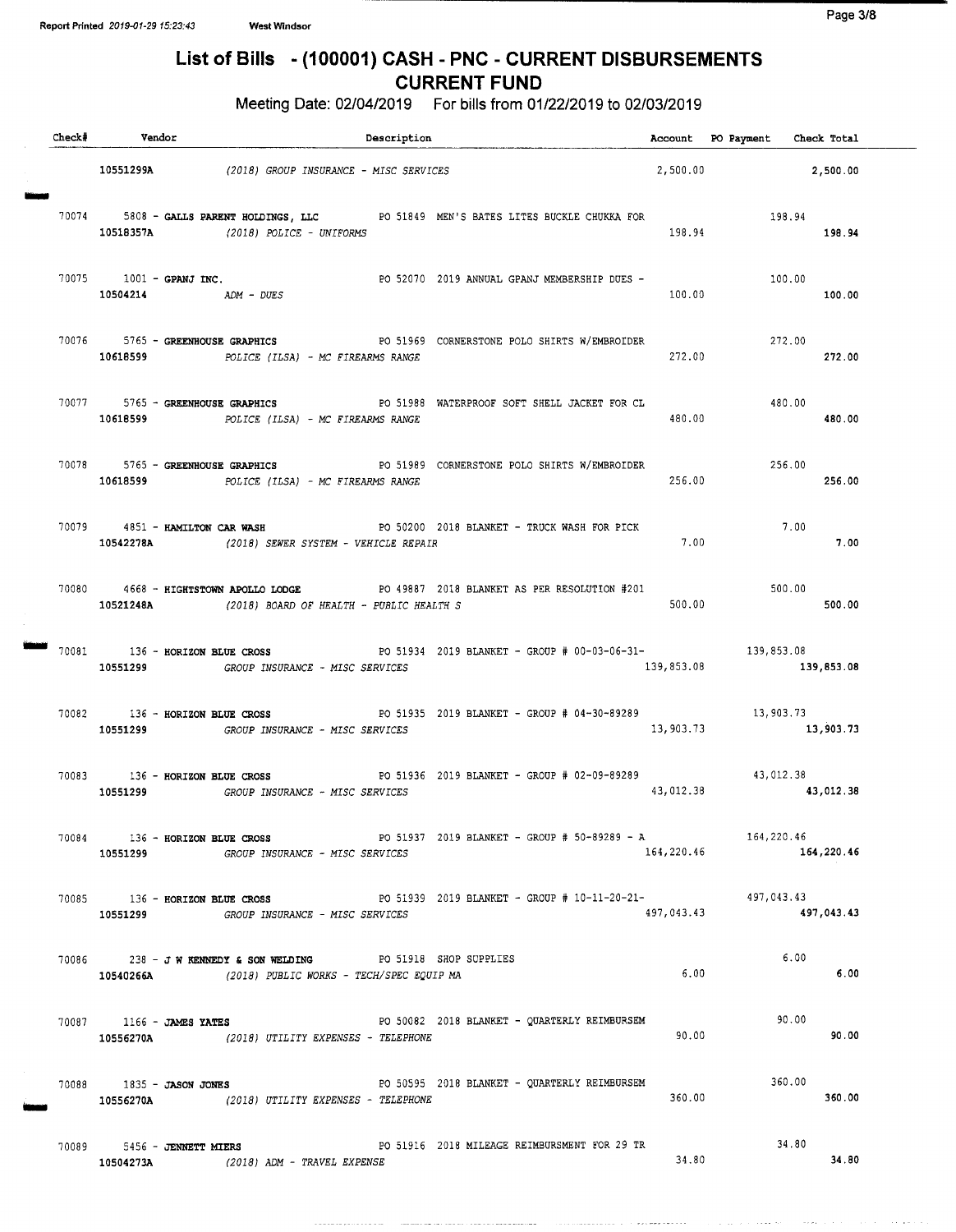Meeting Date: 02/04/2019 For bills from 01/22/2019 to 02/03/2019

| $Check$ # | Vendor    | Description                                                                                     |           |           | Account PO Payment Check Total |  |
|-----------|-----------|-------------------------------------------------------------------------------------------------|-----------|-----------|--------------------------------|--|
|           |           |                                                                                                 |           |           |                                |  |
|           |           |                                                                                                 |           |           |                                |  |
|           |           | 70090 731 - JERSEY CENTRAL POWER & LIGHT PO 52022 2019 BLANKET - ELECTRIC/GAS & STREE           |           |           | 3,773.51                       |  |
|           |           | 10556277 UTILITY EXPENSES - STREET LIGHTING                                                     | 3,773.51  |           | 3,773.51                       |  |
|           |           |                                                                                                 |           |           |                                |  |
|           |           |                                                                                                 |           |           |                                |  |
|           |           | 2019 REIMBURSE - EYE EXAM AND/OR CO<br>70091 479 - JOANNE LOUTH                                 |           |           | 116.80                         |  |
|           |           | 10551280 GROUP INSURANCE - VISION CARE                                                          | 116.80    |           | 116,80                         |  |
|           |           |                                                                                                 |           |           |                                |  |
|           |           |                                                                                                 |           |           |                                |  |
|           |           | 70092 78 - JOSEPH PICA<br>2018 REIMBURSE - RETIRED POLICE MED                                   |           |           | 1,875.00                       |  |
|           | 10551299A | (2018) GROUP INSURANCE - MISC SERVICES                                                          | 1,875.00  |           | 1,875,00                       |  |
|           |           |                                                                                                 |           |           |                                |  |
|           |           |                                                                                                 |           |           |                                |  |
|           |           | 70093 1267 - KENNETH HAWTHORNE<br>2018 REIMBURSE - RETIRED POLICE MED                           |           |           | 3,048.00                       |  |
|           |           | 10551299A (2018) GROUP INSURANCE - MISC SERVICES                                                | 3,048.00  |           | 3,048.00                       |  |
|           |           |                                                                                                 |           |           |                                |  |
|           |           |                                                                                                 |           |           |                                |  |
|           |           | 70094 5796 - KEYPORT ARMY & NAVY <b>PO 51743</b> COLD WEATHER GEAR FOR DPW - PER EST 51,973.38  |           |           |                                |  |
|           | 10540357A | (2018) PUBLIC WORKS - UNIFORMS                                                                  | 951.11    |           |                                |  |
|           | 10544357A | (2018) FACILITIES - UNIFORMS                                                                    | 1,022.27  |           | 1,973.38                       |  |
|           |           |                                                                                                 |           |           |                                |  |
|           |           |                                                                                                 |           |           |                                |  |
|           |           | 70095 5811 - KIMBERLY M. LACKEN, ESQ. PO 51886 SUBSTITUTE PROSECUTOR ON 12/19/18 A              |           |           | 283.00                         |  |
|           |           | 10547210A (2018) MUNICIPAL PROSECUTOR - CONSULTANT                                              | 283.00    |           | 283.00                         |  |
|           |           |                                                                                                 |           |           |                                |  |
|           |           |                                                                                                 |           |           |                                |  |
|           |           | 70096 3437 - KIRBY BUILT QUALITY PRODUCTS PO 51859 RECYCLED PLASTIC BROWN PICNIC TABLE 1,135.74 |           |           |                                |  |
|           |           | 10537299A (2018) ENVIRONMENTAL COMM - MISC.                                                     | 1, 135.74 |           | 1,135.74                       |  |
|           |           |                                                                                                 |           |           |                                |  |
|           |           |                                                                                                 |           |           |                                |  |
|           |           | 70097 5158 - KYLE LAFORGE 6 6 71901 2018 REMAINING EDUCATION REIMBURSEM                         |           |           | 1,255.75                       |  |
|           |           | 10504274A (2018) ADM - TUITION                                                                  | 1,255.75  |           | 1,255.75                       |  |
|           |           |                                                                                                 |           |           | <b>Contractor</b>              |  |
|           |           |                                                                                                 |           |           |                                |  |
|           |           | 70098 5466 - LEHIGH VALLEY SAFETY SUPPLY CO. PO 51902 UNIFORM BOOTS FOR EMPLOYEES               |           |           | 547.85                         |  |
|           |           | 10540357A (2018) PUBLIC WORKS - UNIFORMS                                                        | 252.90    |           |                                |  |
|           |           | 10542357A (2018) SEWER SYSTEM - UNIFORMS                                                        | 294.95    |           | 547.85                         |  |
|           |           |                                                                                                 |           |           |                                |  |
|           |           |                                                                                                 |           |           |                                |  |
|           |           | 70099 5824 - MARK'S DOOR SERVICE THE RESERVED PO 51963 INSTALLATION OF NEW DOOR CLOSER & P      |           | 425.00    |                                |  |
|           | 10553204  | BLDG & GROUNDS - BLDG REPAIR & MAINT                                                            | 425.00    |           | 425.00                         |  |
|           |           |                                                                                                 |           |           |                                |  |
| 70100     |           | 657 - MASON GRIFFIN & PIERSON PO 50111 2018 BLANKET - LEGAL SERVICES TO 20                      |           | 1,170.00  |                                |  |
|           |           | 10536223A (2018) ZONING BOARD - LEGAL FEES                                                      | 1,170.00  |           | 1,170.00                       |  |
|           |           |                                                                                                 |           |           |                                |  |
|           |           |                                                                                                 |           |           |                                |  |
|           |           | 70101 3503 - MCMULLEN'S PLUMBING & DRAIN PO 51950 MENS LOCKER ROOM SEWER SERVICE @ PO           |           |           | 225.00                         |  |
|           | 10553204  | BLDG & GROUNDS - BLDG REPAIR & MAINT                                                            | 225.00    |           | 225.00                         |  |
|           |           |                                                                                                 |           |           |                                |  |
|           |           |                                                                                                 |           |           |                                |  |
|           |           | 70102 3238 - MELISSA V. NAGY 600 100 1900 1000 2018 UNIFORM BOOT REIMBURSEMENT - D              |           |           | 130.00                         |  |
|           |           | 10518357A (2018) POLICE - UNIFORMS                                                              | 130.00    |           | 130.00                         |  |
|           |           |                                                                                                 |           |           |                                |  |
|           |           |                                                                                                 |           |           |                                |  |
|           |           | 70103 460 - MERCER CO, IMPROVEMENT AUTHORITY PO 49843 2018 BLANKET LANDFILL CHARGES             |           |           | 53,047.10                      |  |
|           | 10558222A | (2018) REFUSE COLLECTION - LANDFILL CHAR                                                        | 51,698.45 |           |                                |  |
|           | 10658222A | (2018) REFUSE COLLECTION - LANDFILL CHAR                                                        | 1,348.65  |           | 53,047.10                      |  |
|           |           |                                                                                                 |           |           |                                |  |
|           |           |                                                                                                 |           |           | 一本                             |  |
|           |           |                                                                                                 |           | 54,605.66 |                                |  |
|           |           | 10558220 REFUSE COLLECTION - RECYCLING                                                          | 54,605.66 |           | 54,605.66                      |  |
|           |           |                                                                                                 |           |           |                                |  |
|           |           |                                                                                                 |           |           |                                |  |
|           |           | 70105 5193 - MERCER COUNTY ASSESSOR'S ASSOC. PO 51977 REGISTRATION - LORRAINE JONES & DAW       |           |           | 70.00                          |  |
|           | 10509209  | ASSESSMENT - CONF. & SEMINARS                                                                   | 70.00     |           | 70.00                          |  |
|           |           |                                                                                                 |           |           |                                |  |

. . . . . . *. . . . . . .* . . . .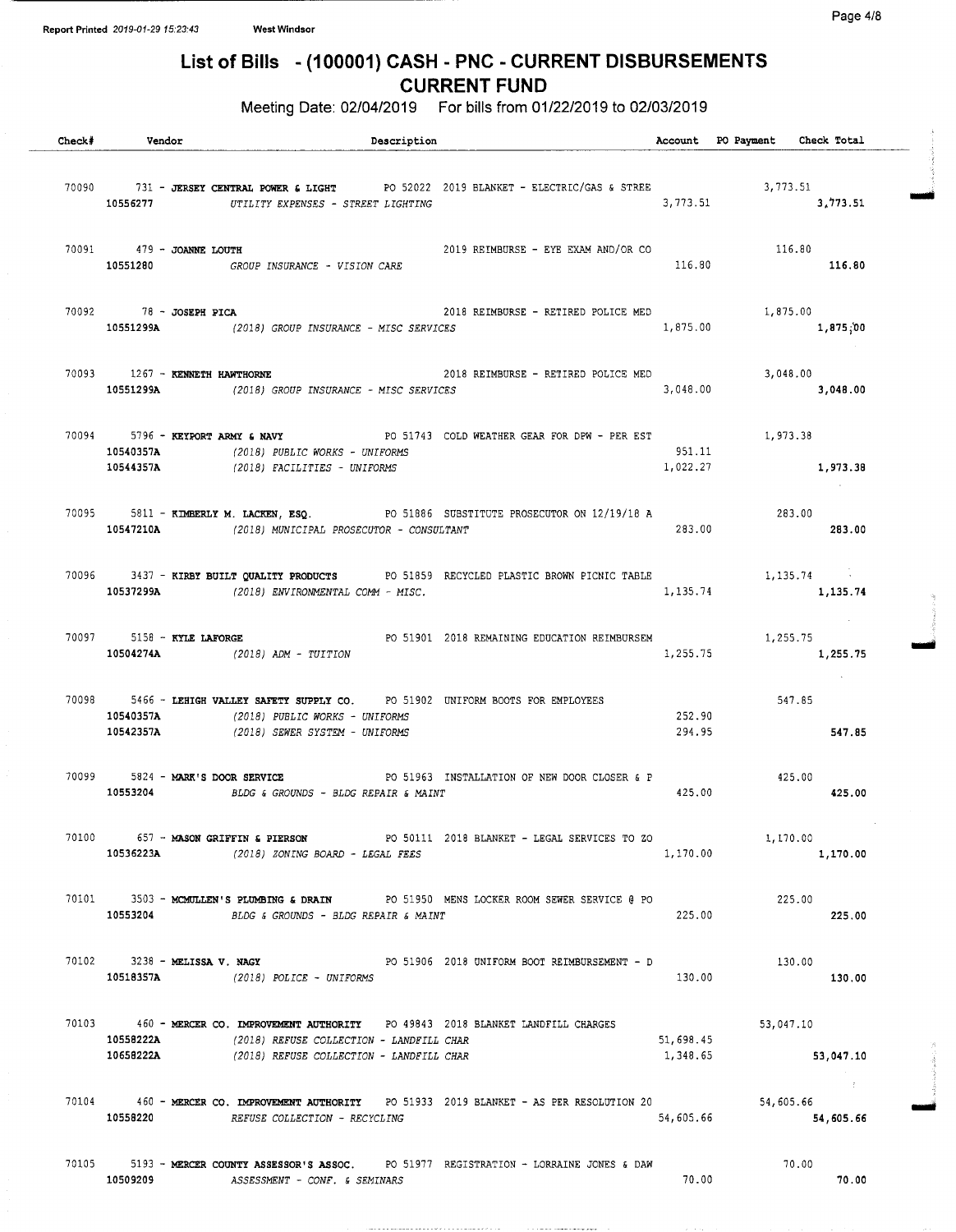## List of Bills - ( 100001) CASH - PNC - CURRENT DISBURSEMENTS CURRENT FUND

Meeting Date: 02/04/2019 For bills from 01/22/2019 to 02/03/2019

| <b>Check#</b> | Vendor                                            | Description                                                                                                                                  | Account        | <b>PO Payment</b>      | Check Total               |
|---------------|---------------------------------------------------|----------------------------------------------------------------------------------------------------------------------------------------------|----------------|------------------------|---------------------------|
|               | 70106 563 - MERCER COUNTY LIBRARY                 | 1ST QTR COUNTY LIBRARY TAXES                                                                                                                 |                | 1,008,169.04           |                           |
|               | 70107 126 - MICHAEL DANSBURY                      | 101420 COUNTY LIBRARY TAXES PAYABLE<br>2018 REIMBURSE FOR EYE EXAM AND/OR                                                                    |                | 1,008,169.04<br>400.00 | 1,008,169.04              |
|               |                                                   | 10551280A (2018) GROUP INSURANCE - VISION CARE                                                                                               | 400.00         |                        | 400.00                    |
|               |                                                   | 70108 436 - MILLER PORTER & MULLER PO 50104 2018 BLANKET - LAND USE LEGAL SERVI<br>10533223A (2018) LAND USE - LEGAL FEES                    | 740.00         | 740.00                 | 740.00                    |
|               |                                                   | PO 51944 STANDARD MAINTENANCE & METER RENTAL<br>70109 625 - NEOPOST USA INC.<br>10504235 ADM - OTHER RENTAL                                  | 1,435.00       | 1,435.00<br>1,435.00   |                           |
|               | 10540251A                                         | 70110 1441 - NEW JERSEY MOTOR VEHICLE COMMISSION PO 51898 2019 ANNUAL ADMINISTRATIVE FEE FOR<br>(2018) PUBLIC WORKS - SERVICE/MAINT CONT     | 150.00         | 150.00                 | 150.00                    |
|               | 70111 2497 - NICHOLAS LAROCCA                     | PO 51881 2018 BOOT ALLOWANCE - TACTICAL.COM<br>10518357A (2018) POLICE - UNIFORMS                                                            | 130.00         | 130.00                 | 130.00                    |
|               | 70112 5388 - NIKITA PATEL<br>10521226<br>10521214 | PO 51960 REIMBURSEMENT FOR 2019 REHS LICENSE<br>BOARD OF HEALTH - LICENSE/CERTIFICATIONS<br>BOARD OF HEALTH - DUES                           | 51.95<br>50.00 | 101.95                 | $\sim 100$ km s<br>101.95 |
|               | 10505214 MAYOR - DUES                             | 70113 90 - NJ CONFERENCE OF MAYORS PO 51953 NJCM 2019 ANNUAL MAYORAL MEMBERSHIP                                                              | 510.00         | 510.00                 | 510.00                    |
|               |                                                   | 70114 1217 - NJ DEPT. OF TRANSPORTATION PO 51878 NJDOT MAINTENANCE COSTS-TRAFFIC CON<br>$10540277A$ (2018) PUBLIC WORKS - STREET LIGHTING/SI | 648.28         | 648.28                 | 648.28                    |
|               | 10504214                                          | 70115 89 - NJ STATE LEAGUE OF MUNICIPALTIES PO 51947 2019 MEMBERSHIP RENEWAL DUES -TWP O<br>ADM - DUES                                       | 2,016.00       | 2,016.00               | 2,016.00                  |
|               |                                                   | 70116 39 - NJ STATE LEAGUE OF MUNICIPALTIES PO 51956 REG - MARLENA SCHMID FOR BUDGET, ET<br>10504209 ADM - CONF. & SEMINARS                  | 75.00          | 75.00                  | 75.00                     |
|               | 10505209                                          | 70117 89 - NJ STATE LEAGUE OF MUNICIPALTIES PO 51966 27TH ANNUAL MAYOR'S LEGISLATIVE DAY<br>MAYOR - CONF. & SEMINARS                         | 25.00          | 25.00                  | 25.00                     |
|               | 10506209                                          | 70118 39 - NJ STATE LEAGUE OF MUNICIPALTIES PO 51975 REG - J. LOUTH & J. MAUDER FOR BUDG<br>FIN ADM - CONF. & SEMINARS                       | 150.00         | 150.00                 | 150.00                    |
|               |                                                   | 70119 89 - NJ STATE LEAGUE OF MUNICIPALTIES PO 51986 REG - GAY M. HUBER FOR BUDGET, ETHIC<br>10501272 CLERK - TRAINING/EDUCATIONAL           | 75.00          | 75.00                  | 75.00                     |
|               | 70120 3475 - NRPC - AMTRAK<br>10542246A           | PO 51945 ANNUAL AMTRACK CROSSING FEE<br>(2018) SEWER SYSTEM - PROGRAM EXPENSE                                                                | 1,418.95       | 1,418.95               | 1,418.95                  |
|               |                                                   | 70121 3275 - CANON SOLUTIONS AMERICA, INC. PO 50041 2018 BLANKET- PLOTTER SUPPLIES<br>10530354A (2018) ENGINEERING - TECH/SPECIAL SUPP.      | 849.90         | 849.90                 | 849.90                    |

and the contract of the construction of the contract of the contract of the contract of the contract of the contract of the contract of the contract of the contract of the contract of the contract of the contract of the co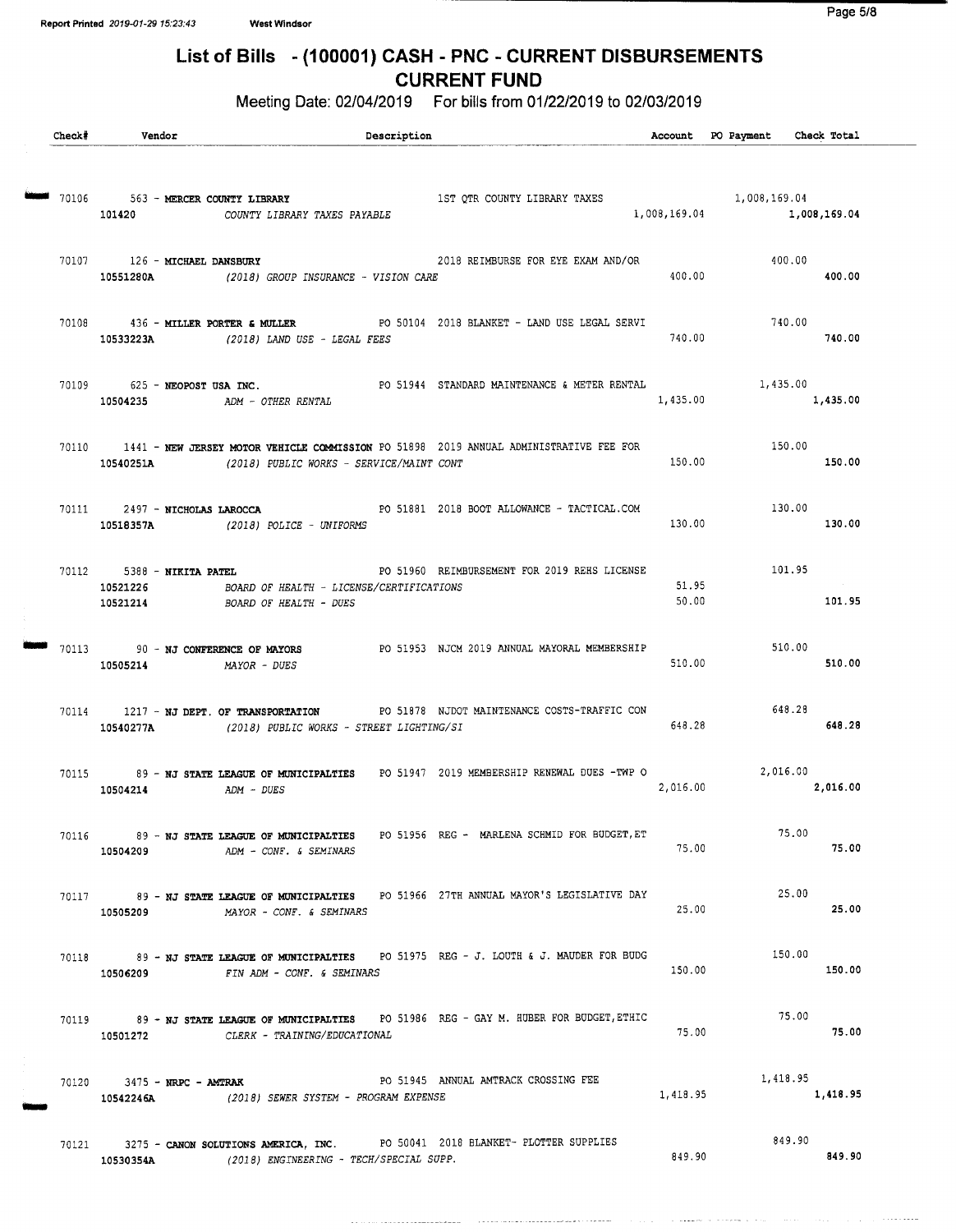Meeting Date: 02/04/2019 For bills from 01/22/2019 to 02/03/2019

|       | Check# Vendor               |                                                                                                | Description |                                                                                                                          |                      | Account PO Payment Check Total    |          |  |
|-------|-----------------------------|------------------------------------------------------------------------------------------------|-------------|--------------------------------------------------------------------------------------------------------------------------|----------------------|-----------------------------------|----------|--|
|       |                             | 10546223A (2018) LEGAL - LEGAL FEES                                                            |             | 70122 5104 - PARKER MCCAY P.A. 2018 BLANKET AS PER RESOLUTION #201 4,155.00                                              | 4,155.00             | 4,155.00                          |          |  |
|       |                             | $10546228A$ (2018) LEGAL - LITIGATION                                                          |             | 70123 5104 - PARKER MCCAY P.A. PO 50482 2018 BLANKET AS PER RESOLUTION #201                                              | 240.00               | 240.00<br>240.00                  |          |  |
|       |                             | 10546224A (2018) LEGAL - LEGAL FEES - TOWNSHIP COU                                             |             | 70124 5104 - PARKER MCCAY P.A. 2018 BLANKET AS PER RESOLUTION #201                                                       |                      | 300.00 300.00                     |          |  |
|       |                             | 10553218 BLDG & GROUNDS - HVAC REPAIR/MAINTENANCE                                              |             | 70125 293 - PRINCETON AIR CONDITIONING PO 51931 2019 BLANKET - PER RESOLUTION # 201                                      | 4,042.00             | 4,042.00<br>4,042.00              |          |  |
|       | $10505214$ MAYOR - DUES     |                                                                                                |             | 70126 678 - PRINCETON REGIONAL CHAMBER OF PO 51952 ANNUAL MEMBERSHIP DUES FOR 2019 - H 250.00                            |                      | 250.00 250.00                     |          |  |
|       |                             | 10553340A $(2018)$ BLDG & GROUNDS - SALT & SAND                                                |             | 70127 1262 - PRINCETON SUPPLY CORP. PO 50127 2018 BLANKET - JANITORIAL SUPPLIES                                          | 651.75               | 651.75<br>651.75                  |          |  |
|       | 10556215A                   | (2018) UTILITY EXPENSES - ELECTRIC/NATUR<br>10556277A (2018) UTILITY EXPENSES - STREET LIGHTIN |             | 70128 379 - PUBLIC SERVICE ELECTRIC & GAS PO 50277 2018 BLANKET - ELECTRIC/GAS & STREE                                   | 33,564.91            | 38,239.01 .<br>4,674.10 38,239.01 |          |  |
|       |                             | 10553354 BLDG & GROUNDS - TECH/SPECIAL SUPP.                                                   |             | 70129 5061 - QUENCH USA, INC. 2013 PO 52033 2019 BLANKET - MONTHLY COOLER (13) 390.00                                    | 390.00               |                                   | 390.00   |  |
|       |                             |                                                                                                |             | 10130 104 - <b>GALLS PARENT HOLDINGS, LLC</b> SUMMER PANTS - MELISSA NAGY INV#0K1 201.00 201.00 201.00                   |                      |                                   |          |  |
|       |                             | 10518357A (2018) POLICE - UNIFORMS                                                             |             | 70131 104 - GALLS PARENT HOLDINGS, LLC PO 51596 UNIFORM ITEMS FOR CAMPBELL KNOX                                          |                      | 223.50<br>223.50 223.50           |          |  |
| 70132 | 10551299                    | GROUP INSURANCE - MISC SERVICES                                                                |             | 1495 - RELLANCE STANDARD LIFE INS CO. PO 51940 2019 BLANKET - POLICY # GL125783                                          | 1,544.54             | 1,544.54                          | 1,544.54 |  |
|       |                             | 70133 4233 - RICH TREE SERVICE<br>10544251A (2018) FACILITIES - SERVICE/MAINT CONTRA           |             | PO 51801 TREE REMOVAL @ 150 SOUTH LANE - AS                                                                              | 2,910.42             | 2,910.42                          | 2,910.42 |  |
|       | 10557307<br>10557315        | <i>GASOLINE - DIESEL FUEL</i><br><i>GASOLINE - UNLEADED</i>                                    |             | 70134 2526 - RIGGINS INC. THE RESERVE SERVES OF PROPERT OF PROPERT OF DIESEL &                                           | 4,781.92<br>3,978.00 | 8,759.92                          | 8,759.92 |  |
|       |                             | 10556270A (2018) UTILITY EXPENSES - TELEPHONE                                                  |             | 70135 125 - ROBERT FOW THE RESERVE TO SOSSE 2018 BLANKET - QUARTERLY REIMBURSEM                                          | 90.00                | 90.00                             | 90.00    |  |
|       | 70136 522 - ROBERT GAROFALO | 10518357A (2018) POLICE - UNIFORMS                                                             |             | PO 51912 2018 CLOTHING ALLOWANCE - NEXBELT 1                                                                             | 187.48               | 187.48                            | 187.48   |  |
|       |                             | 10556270A (2018) UTILITY EXPENSES - TELEPHONE                                                  |             | 70137 4157 - ROSHANE ALVAREZ <b>12.13 FOST POST AND A STARE ARE ARTICLE</b> TO SOO81 2018 BLANKET - QUARTERLY REIMBURSEM | 90.00                | 90.00                             | 90.00    |  |

where  $\alpha$  is a set of  $\alpha$  ,  $\alpha$ 

 $\sim$  1900  $\sim$   $\sim$   $\sim$  0.000  $\mu$  0.000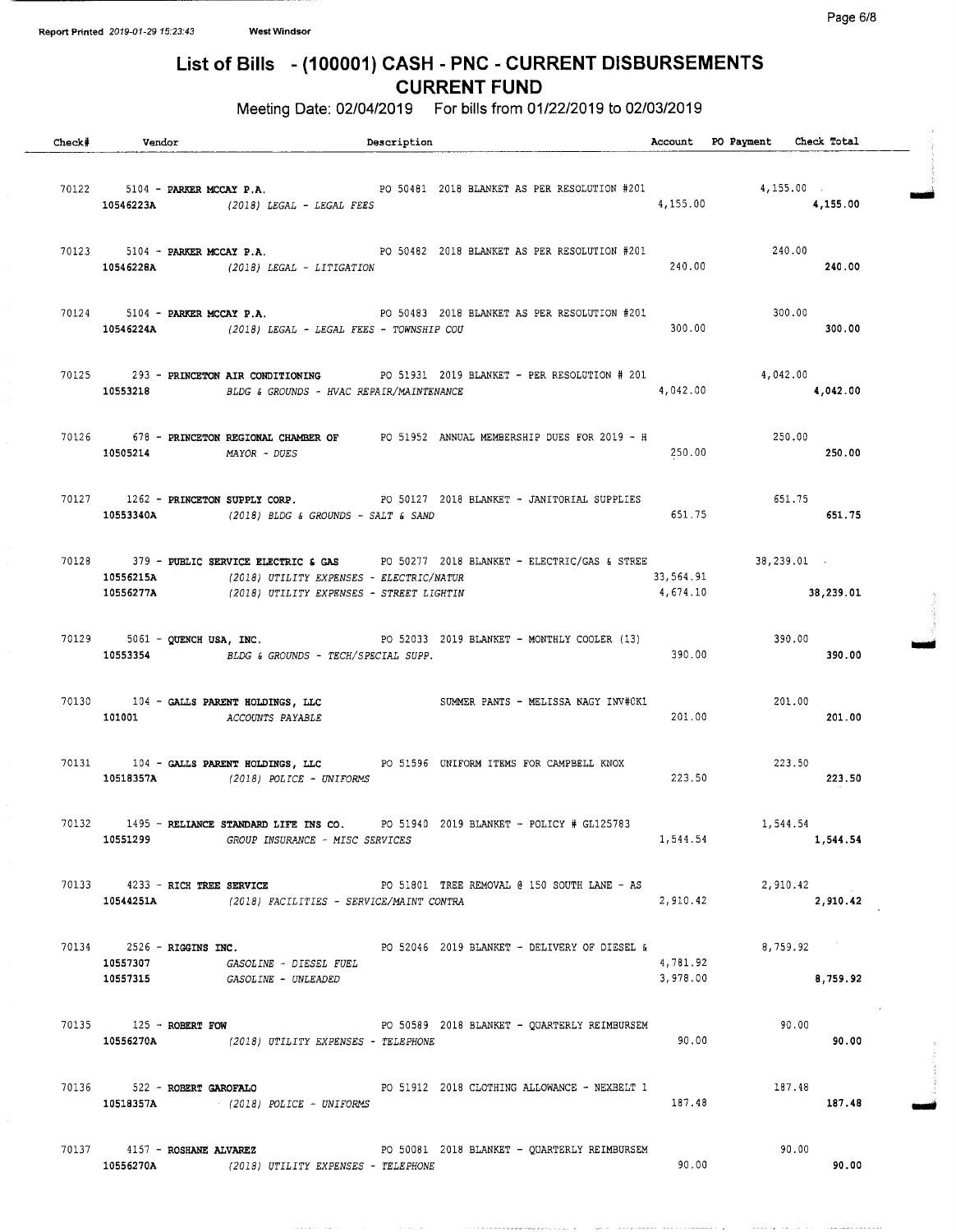Meeting Date: 02/04/2019 For bills from 01/22/2019 to 02/03/2019

|  | Check# Vendor                    | Description                                                                                                                                       |            | Account PO Payment Check Total |                           |
|--|----------------------------------|---------------------------------------------------------------------------------------------------------------------------------------------------|------------|--------------------------------|---------------------------|
|  |                                  | 70138 4157 - ROSHANE ALVAREZ <b>EXECUTE:</b> PO 51883 REIMBURSEMENT FOR TWO MANDATORY EMT<br>10513226A $(2018)$ UNIFORM FIRE CODE - LICENSE/CERTI | 150.00     | 150.00<br>150.00               |                           |
|  |                                  | 70139 4156 - RUTGERS, THE STATE UNIVERSITY OF NJ PO 51976 REG - CHRISTINE WALKO FOR MUNICIPAL<br>10506272 FIN ADM - TRAINING/EDUCATIONAL          | 779.00     | 779.00                         | 779.00<br>$\sim 10^{-11}$ |
|  |                                  | 70140 4156 - RUTGERS, THE STATE UNIVERSITY OF NJ PO 51995 REG - ALLISON D. SHEEHAN FOR INFORM<br>10501272 CLERK - TRAINING/EDUCATIONAL            | 685.00     | 685.00 -<br>685.00             |                           |
|  |                                  | 70141 5806 - SALSBURY INDUSTRIES PO 51838 LOCKERS FOR CLASS III OFFICERS - PE 1,941.73<br>10518599A (2018) POLICE - CLASS III OFFICERS            |            | 1,941.73 1,941.73              |                           |
|  |                                  | 70142 164 - SAMUEL J. SURTEES TO PO 52027 2019 BLANKET - MILEAGE REIMBURSEMEN<br>10533273 LAND USE - TRAVEL EXPENSE                               | 225.00     | 225.00<br>225.00               |                           |
|  |                                  | 70143 107 - SAMZIES UNIFORMS PO 51753 NYLON DUTY BELTS FOR CLASS III OFFI<br>10518599A (2018) POLICE - CLASS III OFFICERS                         | 82,35      | 82.35                          | 82.35                     |
|  |                                  | 70144 107 - SAMZIES UNIFORMS <b>EXECUTE:</b> PO 51754 UNIFORM ITEMS FOR CLASS II OFFICER 523.50<br>10518599A (2018) POLICE - CLASS III OFFICERS   | 523.50     |                                | 523.50                    |
|  |                                  | 70145 5800 - STARNET SOLUTIONS, INC. 2019 BLANKET - DEDICATED COMPUTER N 32,000.00<br>10504268 ADM - TECH/COMPUTER SRVCS                          | 12,000.00  |                                | 12,000.00                 |
|  |                                  | 70146 1482 - STEPHEN SKWIERAWSKI PO 51915 2018 CLOTHING ALLOWANCE<br>10518357A (2018) POLICE - UNIFORMS                                           | 994,36     | 994.36<br>994.36               |                           |
|  |                                  | 70147 167 - STONY BROOK REG. SEWERAGE AUTH QUARTER ENDING 3/31/19 - DUE 2/15/1 210, 188.42<br>10643253 STONYBROOK SEWER AUTH - SHARE OF COSTS     | 810,188.42 | 810,188.42                     |                           |
|  | 70148 1092 - TRAFFIC LINES INC.  | PO 51682 STRIPING FOR NEW VILLAGE & PEN LYLE<br>$2,975.00$ 2,975.00<br>10540339A (2018) PUBLIC WORKS - ROAD STRIPING                              |            | 2,975.00                       |                           |
|  |                                  | 70149 1129 - TREASURER, STATE OF NEW JERSEY PO 51959 REGISTRATION FEE - UNDERGROUND STOR<br>10553204 BLDG & GROUNDS - BLDG REPAIR & MAINT         | 50.00      | 50.00                          | 50.00                     |
|  |                                  | 70150 1129 - TREASURER, STATE OF NEW JERSEY PO 52074 NJ DEP GENERAL PERMIT FOR BOILERS (<br>10553266 BLDG & GROUNDS - TECH/SPEC EQUIP MAINT       | 820.00     | 820.00                         | 820.00                    |
|  |                                  | 70151 283 - TREASURER, STATE OF NJ PO 51965 ARTS CENTER ANNUAL INSPECTION ELEVA<br>10553297 BLDG & GROUNDS - ART CENTER                           | 182.00     | 182.00<br>182.00               |                           |
|  |                                  | 70152 329 - USA BLUE BOOK 6 2008 2008 201785 WATER METERS - PER QUOTE #110888<br>10542354A (2018) SEWER SYSTEM - TECH/SPECIAL SUPP.               | 1,569.17   | 1,569.17                       | 1,569.17                  |
|  | 70153 3296 - VECTOR SECURITY     | PO 52023 2019 BLANKET - SECURITY CAMERAS<br>10553251 BLDG & GROUNDS - SERVICE/MAINT CONTRACTS                                                     | 29.95      | 29.95                          | 29.95                     |
|  | $70154$ $3296$ - VECTOR SECURITY | PO 52032 2019 BLANKET - FIRE/SECURITY MONITO                                                                                                      |            | 625.00                         |                           |

 $\sim$  2.2  $\sim$  0.4

. . . .

 $\sim 100$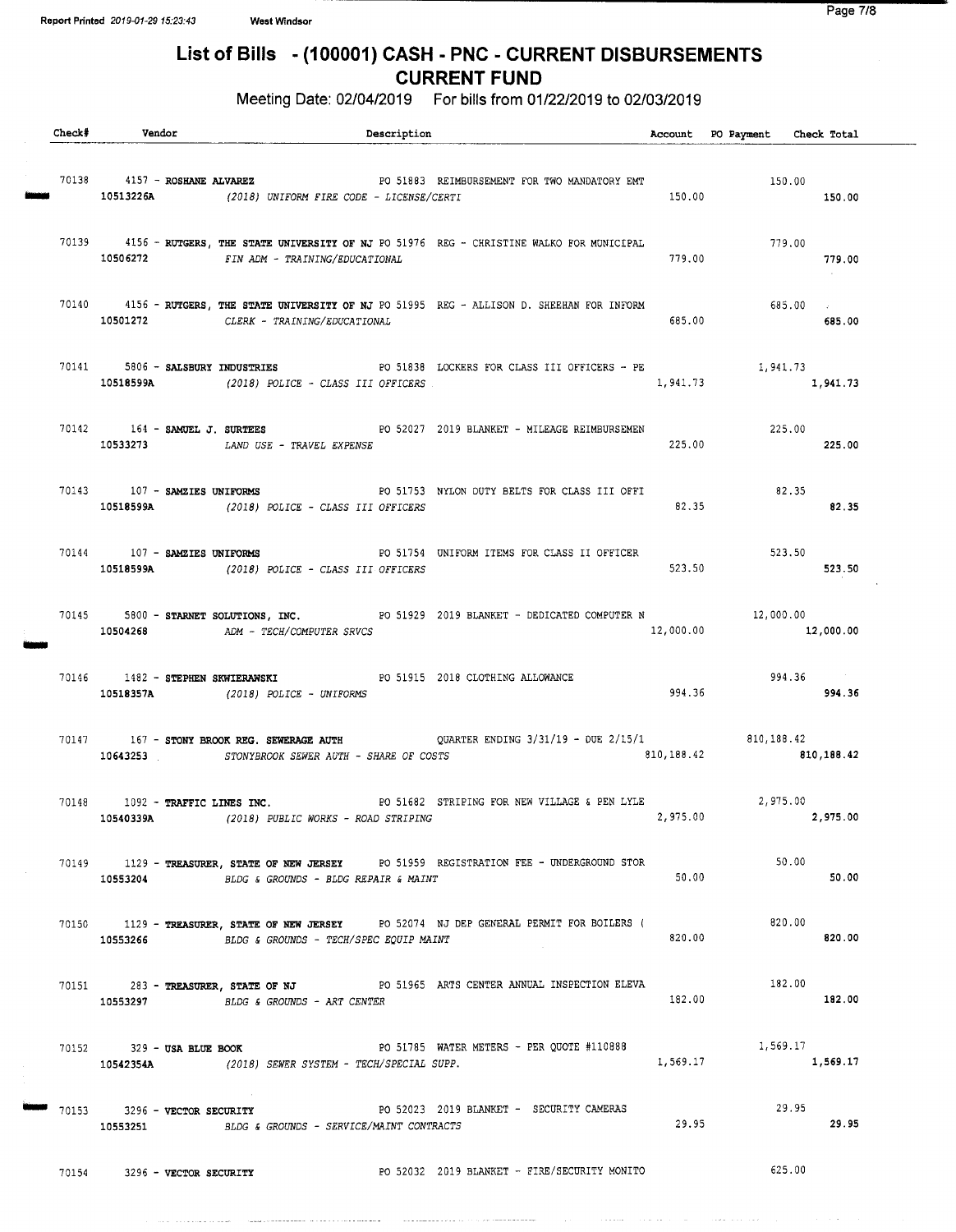Meeting Date: 02/04/2019 For bills from 01/22/2019 to 02/03/2019

|       | Check# Vendor                              | Description                                                                                                                                                                           |                  | Account PO Payment Check Total |                              |
|-------|--------------------------------------------|---------------------------------------------------------------------------------------------------------------------------------------------------------------------------------------|------------------|--------------------------------|------------------------------|
|       |                                            | 10553251 BLDG & GROUNDS - SERVICE/MAINT CONTRACTS                                                                                                                                     | 625.00           |                                | 625.00                       |
|       |                                            | 70155 381 - <b>VERIZON</b> 81 2019 BLANKET- VARIOUS ACCOUNTS / TE<br>10556270 UTILITY EXPENSES - TELEPHONE                                                                            | 7,304.15         | 7,304.15                       |                              |
|       |                                            | 70156 2495 - W. B. MASON COMPANY INC. PO 51705 FILE TOTE W/CONTENTS LABEL - PER 11<br>10518233A (2018) POLICE - OFFICE FURN/EQUIP MAINT                                               | 277.50           | 277.50                         | 277.50                       |
|       |                                            | 70157 2495 - W. B. MASON COMPANY INC. PO 51723 KEURIG COMMERCIAL OFFICE BREWING SY<br>10524354A (2018) SENIOR CITIZEN - TECH/SPECIAL SUP                                              | 869.00           | 869.00                         | 869.00<br><b>Contractor</b>  |
|       | 10524334A                                  | 70158 $2495 - w$ . B. MASON COMPANY INC. PO 51820 OFFICE SUPPLIES - PER 12/7 & 12/12<br>(2018) SENIOR CITIZEN - PHOTOCOPIER SUPP<br>10524332A (2018) SENIOR CITIZEN - OFFICE SUPPLIES | 141.89<br>230.61 | 372.50                         | 372.50                       |
|       |                                            | 70159 2495 - W. B. MASON COMPANY INC. PO 51871 3" X 1.5" ENGRAVED NAME BADGES - PE<br>10501354A (2018) CLERK - TECH/SPECIAL SUPP.                                                     | 64.95            | 64.95<br>64.95                 |                              |
|       |                                            | 70160 2308 - WASTE MANAGEMENT OF NJ INC. PO 49840 2018 BLANKET DUMPSTERS<br>10558219A (2018) REFUSE COLLECTION - REFUSE REMOVA                                                        | 1,750.48         | 1,750.48<br>1,750.48           |                              |
|       |                                            | 70161 2308 - WASTE MANAGEMENT OF NJ INC. PO 49841 2018 BLANKET SOLID WASTE COLLECTION 47,945.89<br>10558219A (2018) REFUSE COLLECTION - REFUSE REMOVA                                 |                  | 47,945.89 47,945.89            |                              |
|       |                                            | 70162 5614 - WEGMANS FOOD MARKETS INC. PO 51879 SENIOR CAFE SUPPLIES - 11/1, 11/8,<br>$10524231A$ (2018) SENIOR CITIZEN - MEALS                                                       | 329.68           | 329.68<br>329.68               |                              |
|       | 101450                                     | 70163 544 - WEST WINDSOR PLAINSBORO<br>SCHOOL TAX DUE 2/13/19<br>SCHOOL TAXES PAYABLE                                                                                                 | 7,276,556.00     | 7, 276, 556.00<br>7,276,556.00 |                              |
|       |                                            | PO 52004 WEST WINDSOR 50% SHARE OF CASH MATC $1,436.50$<br>70164 1199 - WEST WINDSOR PLAINSBORO<br>10595599 MUNICIPAL ALLIANCE GRANT CONTRIBUTION                                     |                  | 1,436.50 1,436.50              |                              |
| 70165 | 3044 - WILLIAM JONES<br>10556270A          | PO 50598 2018 BLANKET - QUARTERLY REIMBURSEM<br>(2018) UTILITY EXPENSES - TELEPHONE                                                                                                   | 180.00           | 180.00                         | 180.00                       |
|       | TOTAL                                      |                                                                                                                                                                                       |                  |                                | -----------<br>20,650,347.56 |
|       | Total to be paid from Fund 10 CURRENT FUND | 20,650,347.56                                                                                                                                                                         |                  |                                |                              |

20, 650, 347. 56

wrd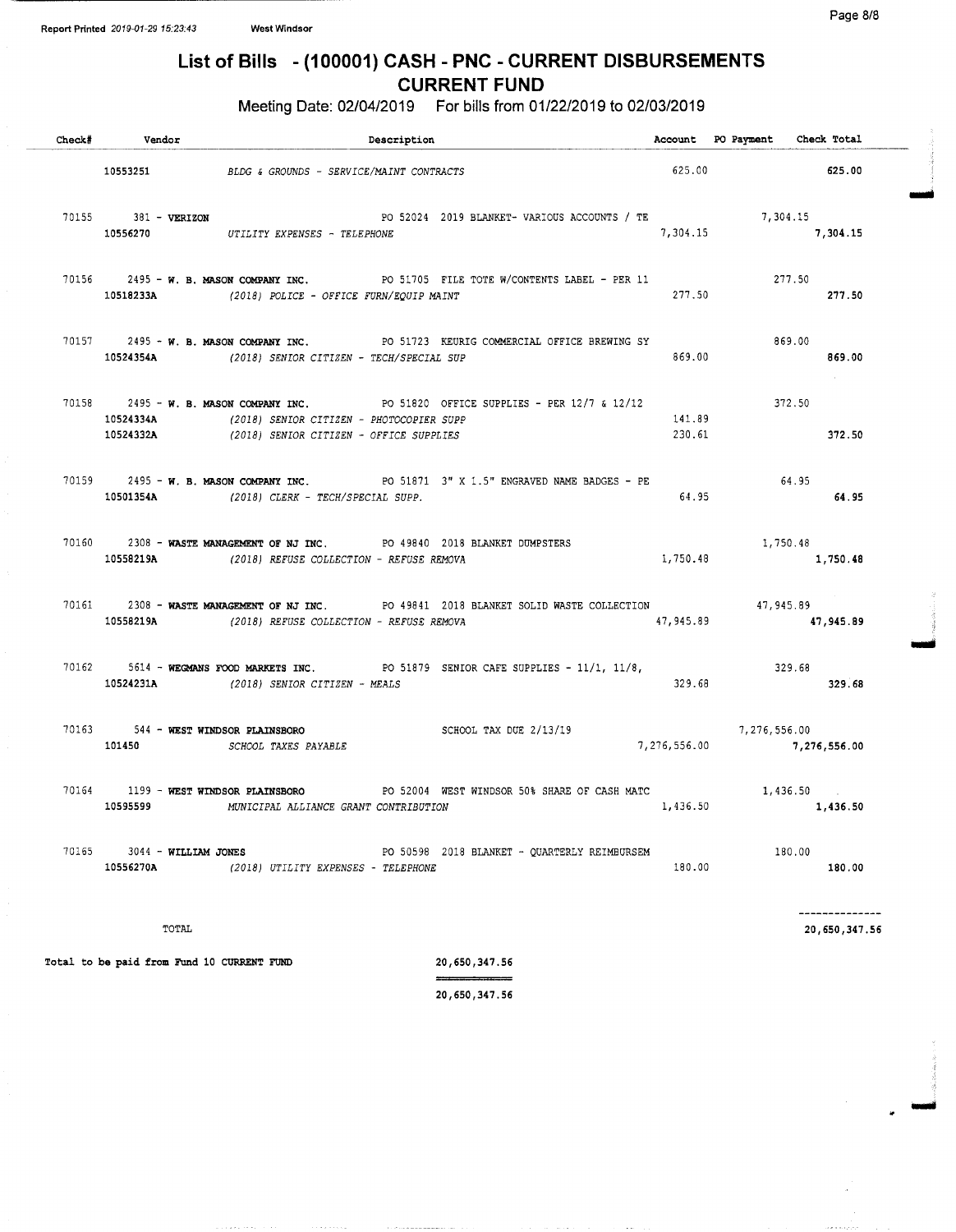## List of Bills - (400001) CASH - PNC BANK CAPITAL FUND

## Meeting Date: 02/04/2019 For bills from 01/22/2019 to 02/03/2019

| Check# | Vendor                                             |                                                                                          | Description |                                                                                                   |           | Account PO Payment Check Total |           |
|--------|----------------------------------------------------|------------------------------------------------------------------------------------------|-------------|---------------------------------------------------------------------------------------------------|-----------|--------------------------------|-----------|
|        | $12215$ $3061 - BANG3 INC.$                        | 405201208003 BICYCLE AND PEDESTRIAN IMPROVEMENTS                                         |             | PO 44534 2015 BLANKET - PER RESOLUTION #2015 5.365.00                                             | 5,365.00  |                                | 5,365.00  |
|        |                                                    | 405200811014 HS - SENIOR CTR - OFFICE/COMPUTER EQUIP                                     |             | 12216 1608 - GLOBAL INDUSTRIAL EQUIPMENT PO 51764 UTILITY TRANSPORT CART & SQUARE FOL             | 593.89    | 593.89<br>593.89               |           |
|        | 12217 5044 - MNC CONCRETE, LLC                     | 405201721002 MUNICIPAL FACILITIES ADM/PO BLDGS                                           |             | PO 51946 INSTALLATION OF 4" CONCRETE PAD @ M                                                      | 2,500.00  | 2,500.00<br>2,500.00           |           |
|        |                                                    | 12218 1552 - PHOENIX ADVISORS LLC<br>405201721016 EMERGENCY SERVICES - ACQ. OF EQUIPMENT |             | PO 50146 BLANKET AS PER RESOLUTION #2018-R03                                                      | 950.00    | 950.00                         | 950.00    |
|        |                                                    | 405201721008 ROADWAY IMPROVEMENTS                                                        |             | 12219 3674 - ROBERTS ENGINEERING GROUP LLC PO 51477 BLANKET AS PER RESOLUTION 2018-R220 10,563.00 | 10,563.00 |                                | 10,563.00 |
|        |                                                    | 405201721006 MUNICIPAL COMPLEX RENOVATIONS                                               |             | 12220 1891 - THE SPIEZLE GROUP 60 PO 48545 BLANKET AS PER 2RESOLUTION 2017-R12                    | 300.00    | 300.00<br>300.00               |           |
|        | 12221 1362 - VAN CLEEF ENGINEERING<br>405201506008 | TRAFFIC SAFETY IMPRV HAZARD MITIGATION                                                   |             | PO 49469 BLANKET AS PER RESOLUTION 2017-R267                                                      | 1,666.00  | 1,666.00                       | 1,666.00  |
|        |                                                    | 405201506007 ANNUAL RESIDENTIAL ROAD IMPROVEMENT PROG                                    |             | 12222 1362 - VAN CLEEF ENGINEERING PO 49594 BLANKET AS PER RESOLUTION 2017-R290                   | 196.00    | 196.00                         | 196.00    |
|        |                                                    | 405201821001 VILLAGE RD W/NEW VILLAGE/NORTH POST RDS                                     |             | 12223 1362 - VAN CLEEF ENGINEERING PO 51545 BLANKET AS PER RESOLUTION 2018-R237                   | 2,441.50  | 2,441.50<br>2,441.50           |           |
|        |                                                    | 405200826002 SANITARY SEWER LINE UPGRADES                                                |             | 12224 1362 - VAN CLEEF ENGINEERING PO 51546 BLANKET AS PER RESOLUTION 2018-R236 1,203.00          | 1,203.00  |                                | 1,203.00  |
|        | TOTAL                                              |                                                                                          |             |                                                                                                   |           |                                | 25.778.39 |
|        | Total to be paid from Fund 40 CAPITAL FUND         |                                                                                          |             | 25,778.39                                                                                         |           |                                |           |

25, 778. 39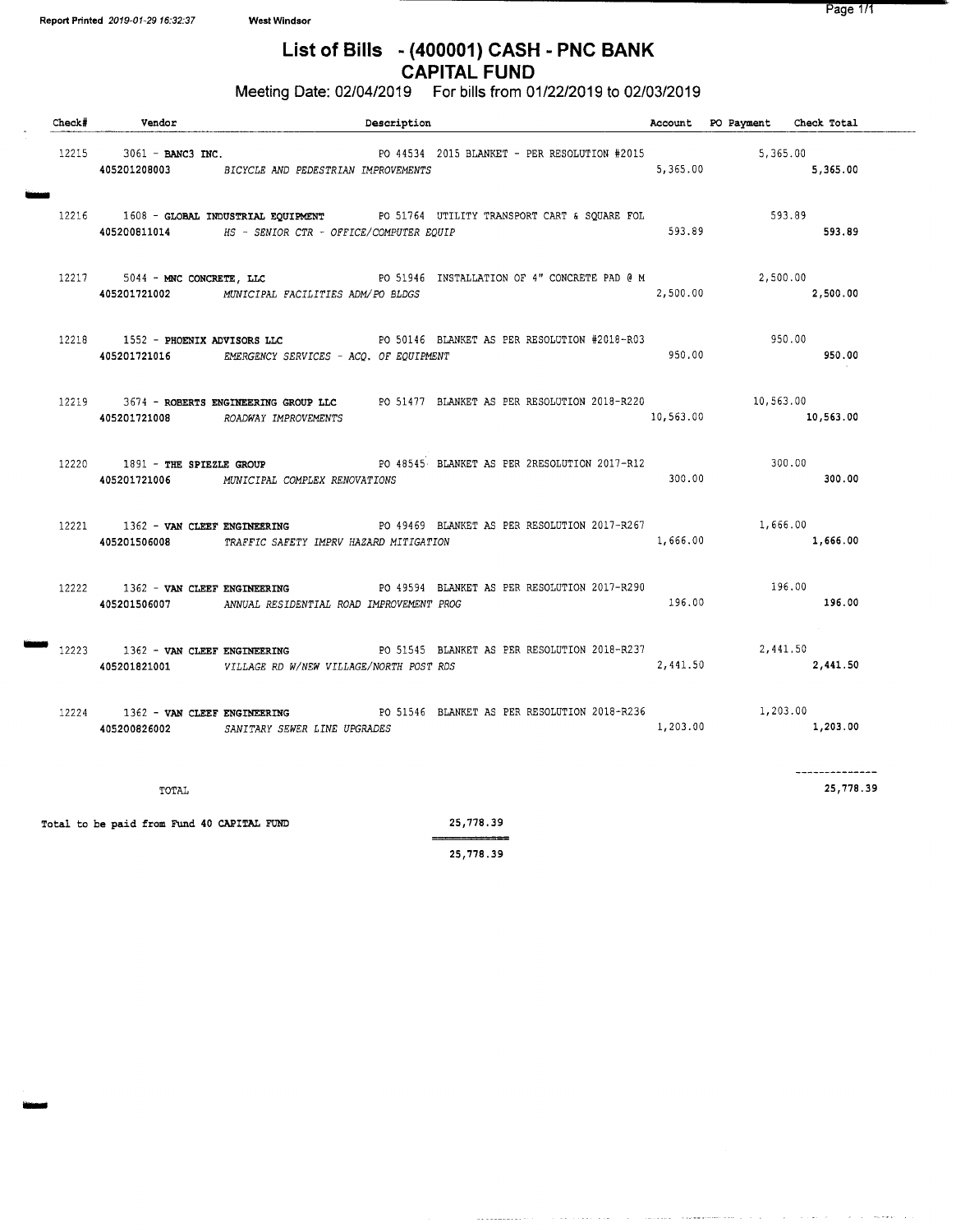## List of Bills - ( 120001) CASH - TRUST MM PNC TRUST OTHER

Meeting Date: 02/04/2019 For bills from 01/22/2019 to 02/03/2019

| Check# Vendor                                   | Description                                                                                                                 |           | Account PO Payment Check Total     |  |
|-------------------------------------------------|-----------------------------------------------------------------------------------------------------------------------------|-----------|------------------------------------|--|
| 6735 382 - ACT ENGINEERS INC.                   | DEVELOPMENT INSPECTION FEE<br>121233 DEVELOPMENT INSPEC. FEE ESCROW -L102                                                   |           | $2,682.50$<br>2,682.50<br>2,682.50 |  |
| $6736$ 2678 - ARORA & ASSOCIATES                | DEVELOPMENT INSPECTION FEE<br>121233 DEVELOPMENT INSPEC. FEE ESCROW -L102                                                   | 542.50    | 542.50<br>542.50                   |  |
| 6737 2678 - ARORA & ASSOCIATES<br>121234        | DEVELOPMENT PLAN REVIEW<br>DEVELOPMENT PLAN REVIEW ESCROW -L122                                                             | 6,324.00  | 6,324.00<br>6,324.00               |  |
|                                                 | 6738 4702 - BURGIS ASSOCIATES, INC.<br>DEVELOPMENT PLAN REVIEW<br>121234 DEVELOPMENT PLAN REVIEW ESCROW -L122               | 4,587.50  | 4,587.50<br>4,587.50               |  |
|                                                 | 6739 662 - ELIZABETH C. MCKENZIE COMPUTE AS PER RES#2015-R202 MT LAUREL SPEC 62,625.00<br>121324 MT. LAUREL SPECIAL MASTERS | 2,625.00  | 2,625.00                           |  |
| 121234                                          | 6740 5143 - JOHN J. CURLEY, LLC<br>DEVELOPMENT PLAN REVIEW<br>DEVELOPMENT PLAN REVIEW ESCROW -L122                          | 1,900.00  | 1,900.00<br>1,900.00               |  |
| $\sim 100$                                      | 6741 123 - MCMANIMON SCOTLAND & BAUMANN DEVELOPMENT PLAN REVIEW<br>121234 DEVELOPMENT PLAN REVIEW ESCROW -L122              | 43.00     | 43.00<br>43.00                     |  |
| 6742 5799 - MICHAEL P. BOLAN                    | AS PER RES#2015-R202 MT LAUREL SPEC 350.00<br>121324 MT. LAUREL SPECIAL MASTERS                                             | 350.00    | 350.00                             |  |
| 6743 436 - MILLER PORTER & MULLER               | DEVELOPMENT PLAN REVIEW<br>121234 DEVELOPMENT PLAN REVIEW ESCROW -L122                                                      | 11,067.25 | 11,067.25<br>11,067.25             |  |
| 121392 RECYCLING PROGRAM                        | 6744 2253 - REPUBLIC SERVICES PO 52011 2019 BLANKET - TRUST -RECYCLING PIC                                                  | 1,187.98  | 1,187.98<br>1,187.98               |  |
| 6745 4053 - RICHARD ALAIMO ASSOCIATES<br>121233 | DEVELOPMENT INSPECTION FEE<br>DEVELOPMENT INSPEC. FEE ESCROW -L102                                                          |           | 2,172.99<br>2,172.99 2,172.99      |  |
| 6746 1362 - VAN CLEEF ENGINEERING<br>121234     | DEVELOPMENT PLAN REVIEW<br>DEVELOPMENT PLAN REVIEW ESCROW -L122                                                             | 3,799.25  | 3,799.25<br>3,799.25               |  |
| 6747 1362 - VAN CLEEF ENGINEERING<br>121233     | DEVELOPMENT INSPECTION FEE<br>DEVELOPMENT INSPEC. FEE ESCROW -L102                                                          | 41,883.00 | 41,883.00<br>41,883.00             |  |
| 6748 743 - WEST WINDSOR CURRENT FUND            | PLAN REVIEW (DUE TO CURRENT)<br>121234 DEVELOPMENT PLAN REVIEW ESCROW -L122                                                 | 2,012.77  | 2,012.77<br>2,012.77               |  |
| 6749 743 - WEST WINDSOR CURRENT FUND<br>121233  | INSPECTION FEES (DUE TO CURRENT)<br>DEVELOPMENT INSPEC. FEE ESCROW -L102                                                    | 3,005.91  | 3,005.91<br>3,005.91               |  |
| TOTAL                                           |                                                                                                                             |           | 84,183.65                          |  |
| Total to be paid from Fund 12 TRUST OTHER       | 84, 183. 65                                                                                                                 |           |                                    |  |

84, 183. 65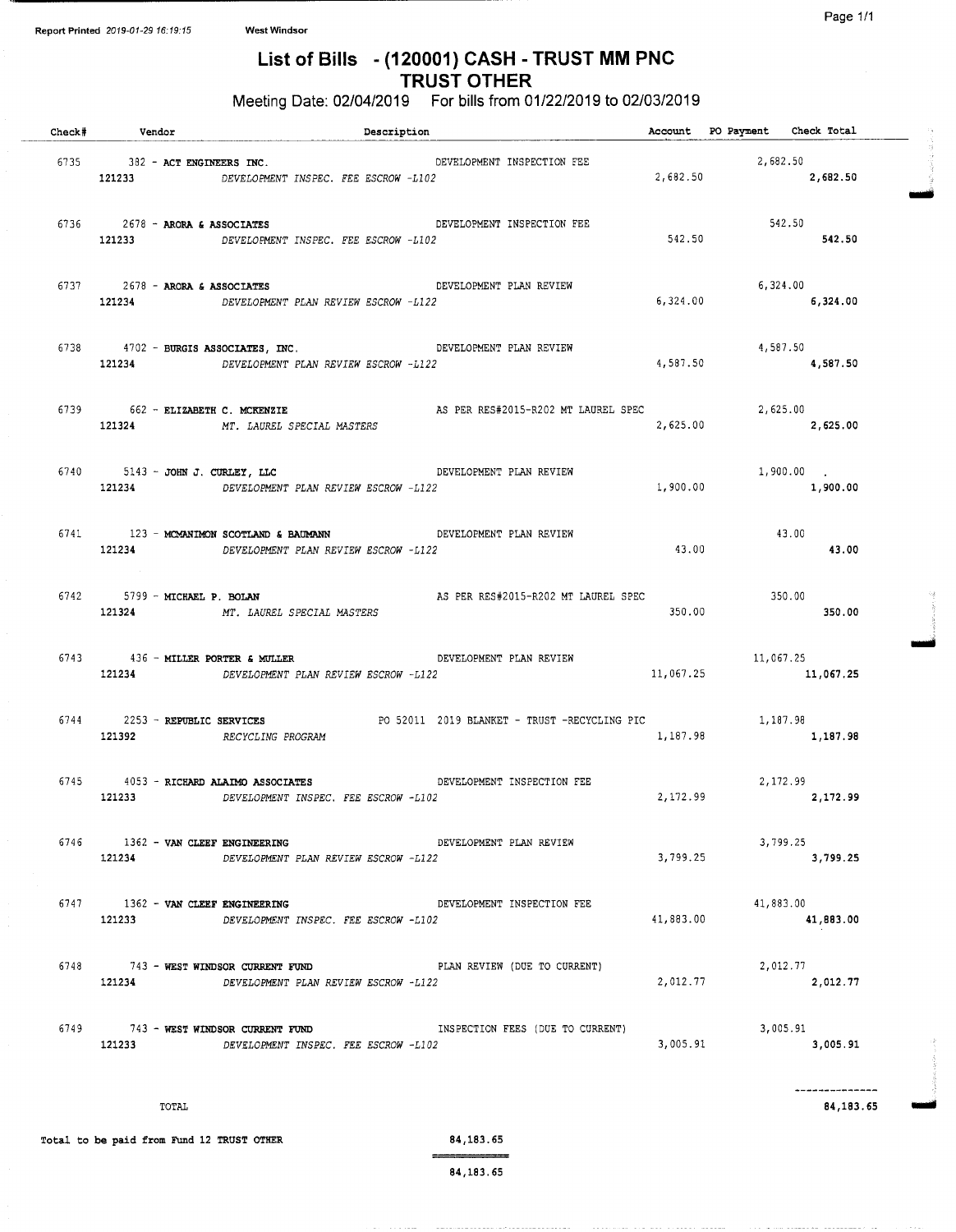## List of Bills - ( 170001) CASH - PNC - RECREATION CHECKING RECREATION COMMISSION

Meeting Date: 02/04/2019 For bills from 01/22/2019 to 02/03/2019

| Check# | Vendor                                            |                                                    | Description                         |          | Account PO Payment | Check Total                   |
|--------|---------------------------------------------------|----------------------------------------------------|-------------------------------------|----------|--------------------|-------------------------------|
| 21688  | $200 - HARRRAHS$<br>17506301                      | ADMINISTRATIVE                                     | RESV KENNETH JACOBS-FEB 24-27, CONF | 285.00   | 285.00             | 285.00                        |
|        | 21689 5541 - JULIA BECKMANN<br>17504125           | SPECIAL NEEDS PROGRAMS                             | SPECIAL NEEDS CHORAL CONNECT - FALL | 520.00   | 520.00             | 520.00                        |
|        | 21690 972 - KEN JACOBS<br>17506301                | ADMINISTRATIVE                                     | TRAVEL EXPENSE - JANUARY 2019       | 225.00   | 225.00             | 225.00                        |
|        | 21691 4118 - NJ BADMINTON CLUB, LLC<br>17501102   | ADULT BADMINTON                                    | 50 TUBES OF SHUTTLECOCKS            | 1,300.00 | 1,300.00           | 1,300.00                      |
|        | 21692 5475 - ROSA J. CARLIN<br>17504125           | SPECIAL NEEDS PROGRAMS                             | SPECIAL NEEDS ASST - FALL 2018 SESS | 456.00   | 456.00             | 456.00                        |
|        | 21693 2495 - W. B. MASON COMPANY INC.<br>17506301 | ADMINISTRATIVE                                     | OFFICE SUPPLIES                     | 50.36    | 50.36              | 50.36                         |
|        | 21694 5833 - YASSMIN AFIFI<br>17504188            | YOUTH TENNIS LESSONS                               | PARTIAL REFUND - RYAAN SARIEH, YOUT | 43.75    | 43.75              | 43.75                         |
|        | TOTAL                                             |                                                    |                                     |          |                    | -----------------<br>2,880.11 |
|        |                                                   | ptal to be paid from Fund 17 RECREATION COMMISSION | 2,880.11                            |          |                    |                               |

2, 880. 11

 $\label{eq:3.1} \begin{split} \mathcal{L}_{\text{max}}(\mathbf{r},\mathbf{r}) = \mathcal{L}_{\text{max}}(\mathbf{r},\mathbf{r}) = \mathcal{L}_{\text{max}}(\mathbf{r},\mathbf{r}) = \mathcal{L}_{\text{max}}(\mathbf{r},\mathbf{r}) = \mathcal{L}_{\text{max}}(\mathbf{r},\mathbf{r},\mathbf{r}) = \mathcal{L}_{\text{max}}(\mathbf{r},\mathbf{r},\mathbf{r}) = \mathcal{L}_{\text{max}}(\mathbf{r},\mathbf{r},\mathbf{r}) = \mathcal{L}_{\text{max}}(\mathbf{r},\mathbf$ 

 $\hat{z} = \hat{z}$  ,  $\hat{z}$  ,

 $\omega_{\rm{2}}$  ,  $\omega_{\rm{3}}$ 

 $\lambda$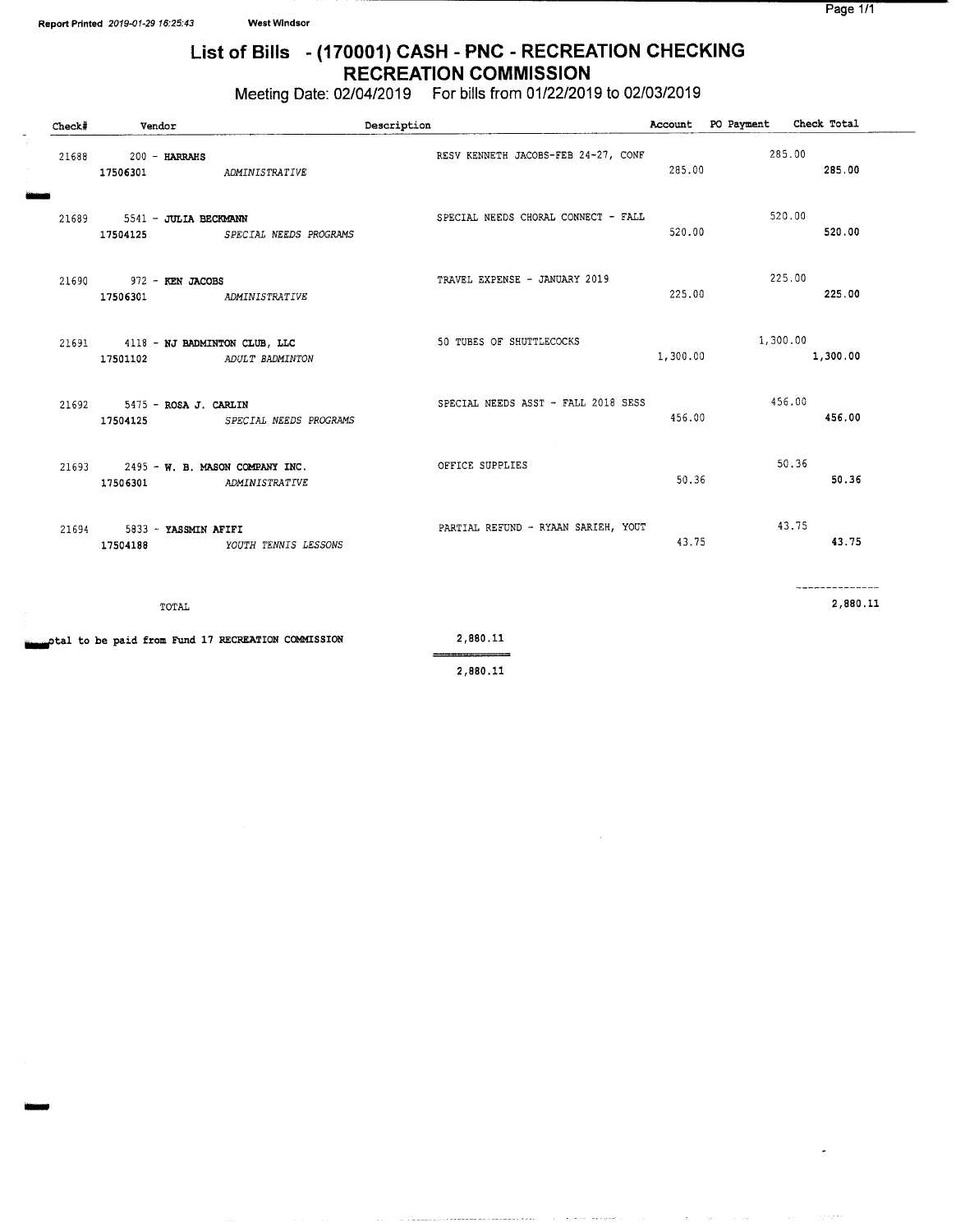## List of Bills - (260001) Cash-Pool Utility Operating POOL OPERATING FUND

Meeting Date: 02/04/2019 For bills from 01/22/2019 to 02/03/2019

| Check# | Vendor                             |                                                   | Description |                                              | Account | PO Payment | Check Total |
|--------|------------------------------------|---------------------------------------------------|-------------|----------------------------------------------|---------|------------|-------------|
| 5543   | 3296 - VECTOR SECURITY<br>26501210 | Other Expenses-Consultant Fees                    |             | PO 52019 2019 BLANKET - A/C# 198020 SECURITY | 105.00  | 105.00     | 105.00      |
| 5544   | 381 - VERIZON<br>26501270          | Other Expenses-Telephone                          |             | PO 52018 2019 BLANKET - TELEFHONE USAGE A/C  | 620.81  | 620.81     | 620.81      |
|        | TOTAL                              |                                                   |             |                                              |         |            | 725.81      |
|        |                                    | Total to be paid from Fund 26 POOL OPERATING FUND |             | 725.81                                       |         |            |             |
|        |                                    |                                                   |             | 725.81                                       |         |            |             |

mid

ttmti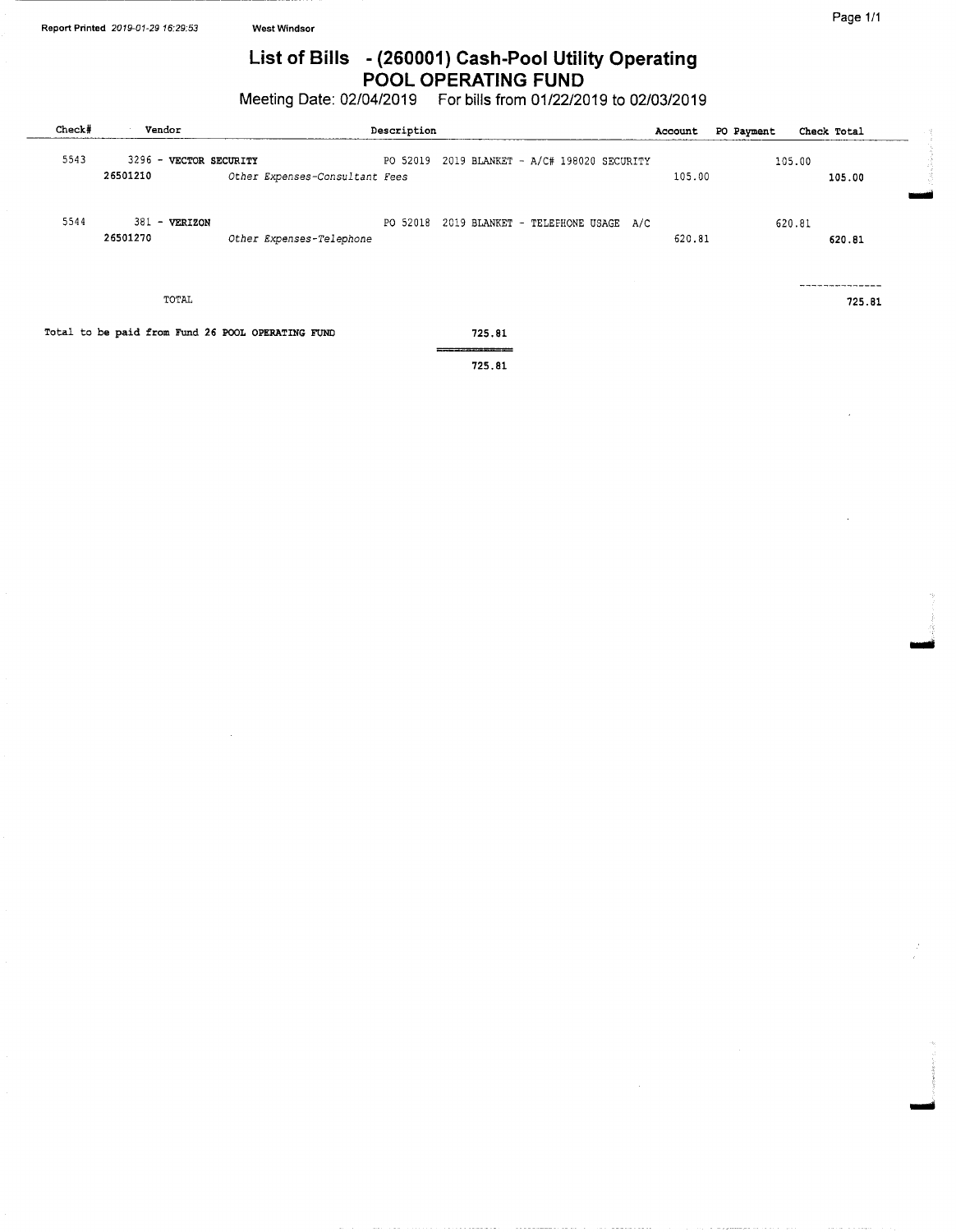## List of Bills - (160001) CASH - PNC ANIMAL CONTROL FUND

## Meeting Date: 02/04/2019 For bills from 01/22/2019 to 02/03/2019

| Check#        | Vendor                                            |                                                               | Description |                |                                              | Account | PO Payment |        | Check Total |
|---------------|---------------------------------------------------|---------------------------------------------------------------|-------------|----------------|----------------------------------------------|---------|------------|--------|-------------|
| 1596          | 161288                                            | 474 - PRINCETON ANIMAL HOSPITAL<br>RESERVE FOR ANIMAL CONTROL |             |                | PO 51627 2018 BLANKET FOR VETERINARIAN SERVI |         |            | 388.53 |             |
| <b>income</b> |                                                   |                                                               |             |                |                                              | 388.53  |            |        | 388.53      |
|               |                                                   |                                                               |             |                |                                              |         |            |        |             |
|               | TOTAL                                             |                                                               |             |                |                                              |         |            |        | 388.53      |
|               | Total to be paid from Fund 16 ANIMAL CONTROL FUND |                                                               |             | 388.53         |                                              |         |            |        |             |
|               |                                                   |                                                               |             | -------------- |                                              |         |            |        |             |
|               |                                                   |                                                               |             | 388.53         |                                              |         |            |        |             |
|               |                                                   |                                                               |             |                |                                              |         |            |        |             |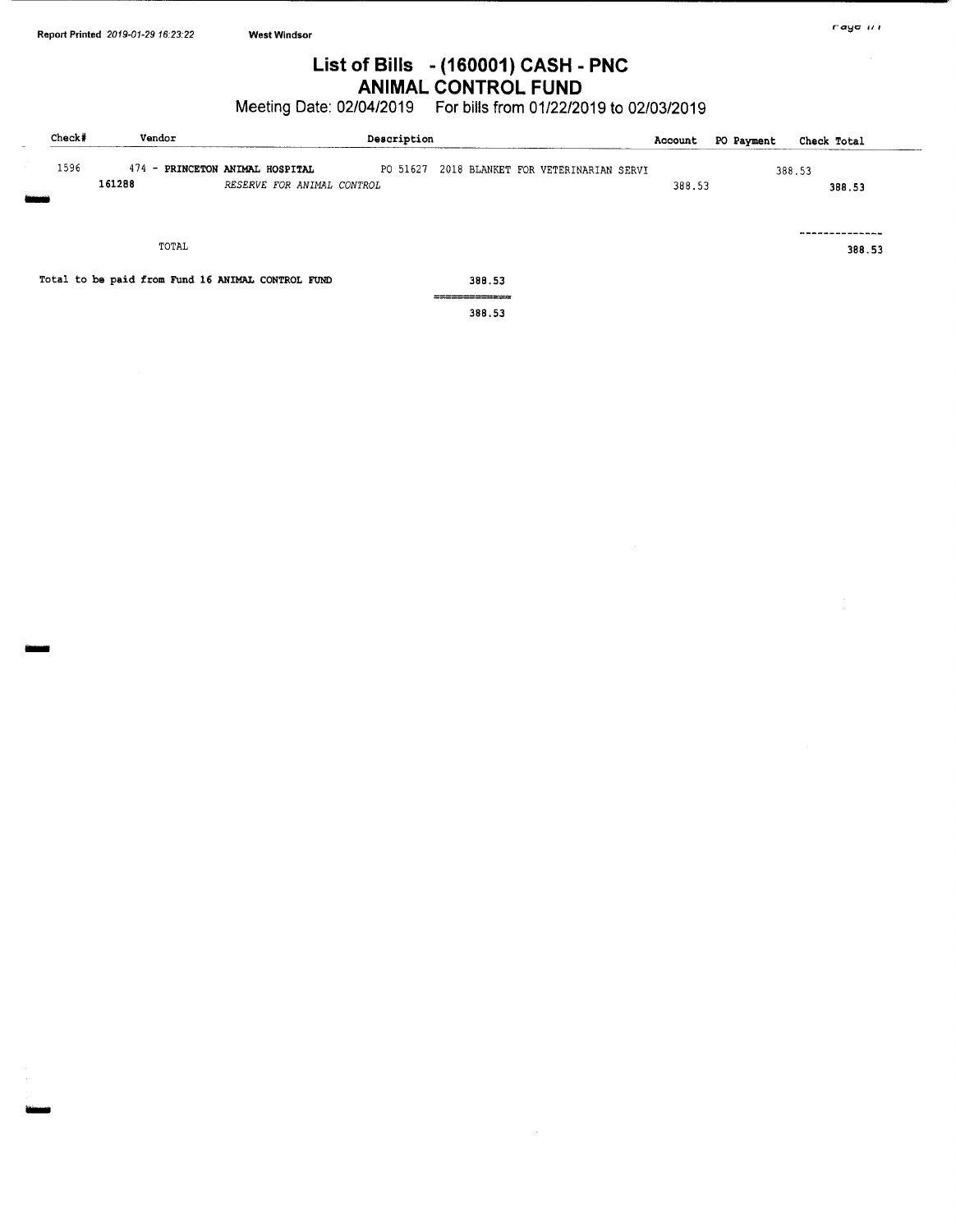